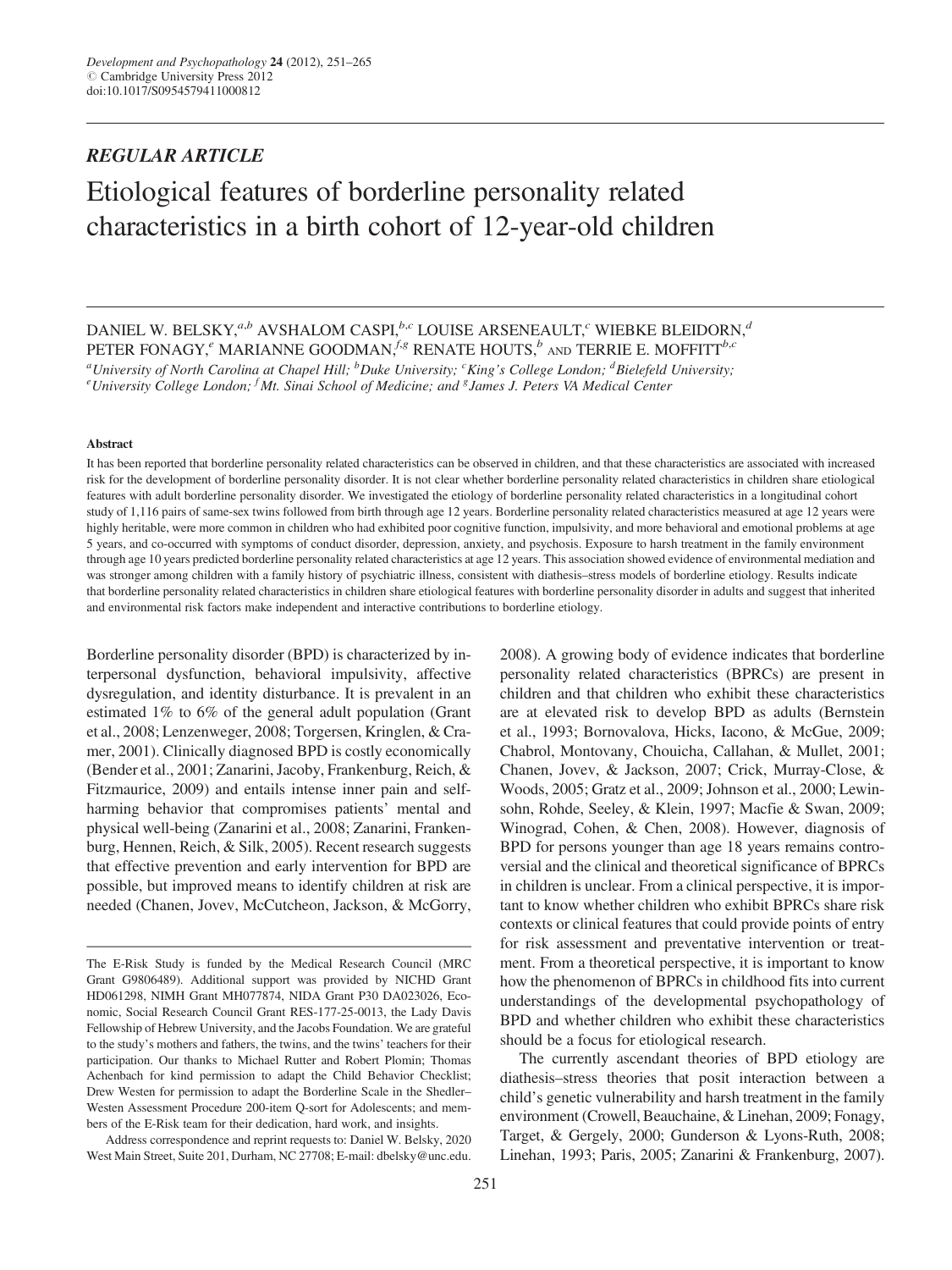There is evidence that inherited and environmental factors each influence BPD etiology. Studies of psychiatric patients show BPD is familial (Zanarini, Barison, Frankenburg, Reich, & Hudson, 2009) and studies of twin samples show it is heritable (Distel et al., 2008; Kendler et al., 2008; Torgersen et al., 2000, 2008). Correspondingly, retrospective and prospective studies link BPD in adulthood with harsh treatment early in life (Battle et al., 2004; Bradley, Jenei, & Westen, 2005; Carlson, Egeland, & Sroufe, 2009; Crawford, Cohen, Chen, Anglin, & Ehrensaft, 2009; Johnson, Cohen, Chen, Kasen, & Brook, 2006; Reich & Zanarini, 2001; Zanarini et al., 1997). Parallel findings are beginning to emerge from studies of BPRCs in samples of children (Bornovalova et al., 2009; Crawford et al., 2009). Research that extends these findings to test diathesis–stress theories of borderline etiology is needed.

A gap in the scientific literature is research that (a) establishes environmental mediation of the pathway from harsh childhood treatment to BPRCs and (b) directly evaluates the diathesis–stress model of borderline etiology by testing for interaction between inherited risk and harsh treatment. A strong test of the diathesis–stress model requires a prospective longitudinal design with measures of familial liability, measures of harsh treatment during childhood, and measures of early-emerging BPRCs soon thereafter.

In this study, we investigate whether the etiology of BPRCs in children is consistent with the dominant theoretical models of the etiology of BPD in adults. We describe antecedents and comorbidities of BPRCs in a cohort of twin children followed prospectively from age 5 to age 12 years and we test the independent and interactive contributions of inherited and environmental risk factors identified in theoretical models and empirical studies of borderline etiology. First, we describe the heritability, cognitive, behavioral, and affective antecedents, and psychiatric comorbidities of BPRCs to evaluate their correspondence with findings from adult samples. Specifically, we address three questions:

Aim 1.1: Are BPRCs in childhood heritable? We exploited the twin design of our sample to estimate the genetic contribution to children's BPRCs.

Aim 1.2: Are BPRCs in childhood preceded by poor cognitive function and behavioral and affective dysregulation earlier in life? We exploited the prospective design of our sample to test relationships between children's IQ, executive function, theory of mind, temperament, impulsivity, externalizing problems and internalizing problems measured at age 5 years and their BPRCs measured at age 12 years.

Aim 1.3: Are BPRCs in childhood accompanied by other psychiatric symptoms? We asked if symptoms of conduct disorder, depression, anxiety, and psychosis were more common among 12-year-olds who exhibited BPRCs.

Second, we test hypotheses that address diathesis–stress interaction in the etiology of BPRCs.

Aim 2.1: To test the hypothesis that harsh treatment during childhood contributes to the etiology of BPRCs, we tested associations between a child's experience of physical maltreatment and maternal negative expressed emotion before age

10 years and his/her BPRCs at age 12 years. We used comparisons of twins within families to rule out the confounding effects of family background factors (e.g., social class) and children's genotypes.

Aim 2.2: To test the hypothesis that an inherited diathesis interacts with harsh treatment during childhood in the etiology of BPRCs, we tested for interaction between a child's family history of psychiatric disorder and his/her exposure to harsh treatment in a series of models predicting the child's BPRCs at age 12 years. If the diathesis–stress model of BPD etiology applies to BPRCs in children, those who experience harsh treatment will be especially likely to exhibit BPRCs if they also have a positive family psychiatric history.

#### **Methods**

#### Sample

Participants were members of the Environmental Risk (E-Risk) Longitudinal Twin Study, which tracks the development of a nationally representative birth cohort of 2,232 British children. The sample was selected from a larger birth register of twins born in England and Wales in 1994–1995 (Trouton, Spinath, & Plomin, 2002). Details about the sample have been reported previously (Moffitt & E-Risk Team, 2002). Briefly, the E-Risk sample was constructed in 1999–2000, when 1,116 families with same-sex 5-year-old twins participated in home-visit assessments (93% of eligible families; 54% of twin pairs were monozygotic and 51% were female). Families were recruited to represent the UK population of families with newborns in the 1990s, based on residential location throughout England and Wales and mother's age (i.e., older mothers having twins via assisted reproduction were underselected and teenaged mothers with twins were overselected). We used this sampling to replace high-risk families who were selectively lost to the register via nonresponse and to ensure sufficient numbers of children growing up in high-risk environments. Follow-ups were conducted when the children were aged 7 years (98% participation), 10 years (96% participation) and, most recently, 12 years (96% participation). Parents gave informed consent and children gave assent. Ethical approval was granted by the Joint South London and Maudsley and the Institute of Psychiatry Research Ethics Committee.

### Measures

BPRCs at age 12 years were assessed during interviews with mothers when the children were age 12 years. Mothers responded to questions from a dimensional assessment of BPRCs derived from the Shedler–Westen Assessment Procedure 200 item Q-Sort for Adolescents (SWAP-200-A; Westen, Shedler, Durrett, Glass, & Martens, 2003). Items in the SWAP-200-A borderline assessment were selected from the set of SWAP-200-A items most commonly used by a sample of 294 doctoral-level clinicians to describe adolescent patients meeting DSM-IV diagnostic criteria for adult BPD (Bradley, Zittel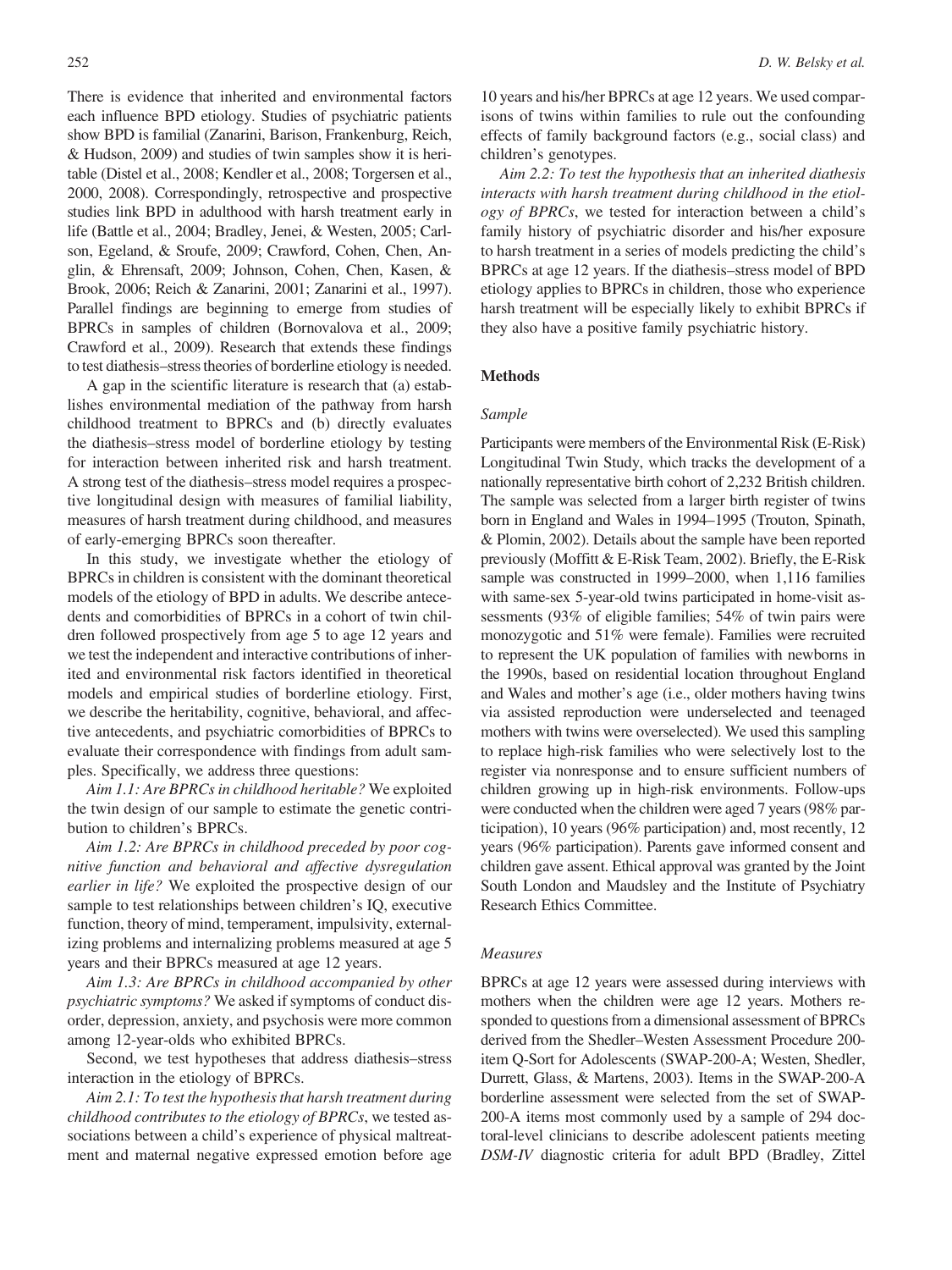Conklin, & Westen, 2005). The items reflect the three core features of adult BPD: affective instability/dysregulation, impulsivity/behavioral dysregulation, and disturbed relatedness/ interpersonal dysfunction (Gunderson, 2009; Lieb, Zanarini, Schmahl, Linehan, & Bohus, 2004; Sanislow et al., 2009). We selected items that did not overlap with scales in the Achenbach System of Empirically Based Assessment (Achenbach, 2009) or symptom criteria for other childhood disorders. Table 1 shows the 15 items and their response frequencies. Sex differences were observed in 4 of 15 items.

We constructed a dimensional scale of BPRCs by summing positive responses to the 15 questions; internal consistency reliability (Cronbach  $\alpha$ ) was 0.86. We also generated a dichotomous measure identifying the group of children at the extreme end of the borderline dimension (the extreme borderline group) by identifying children at or above the 95th percentile of the quantitative symptom scale ( $N = 122, 5.7\%$ ) of the sample). The 5% (or 2 SD) cutoff is consistent with previous approaches to identifying "clinically significant" borderline pathology using a dimensional measure (Winograd et al., 2008), falls within the range of prevalence estimates reported for clinically significant borderline pathology in adolescents (Bernstein et al., 1993; Chabrol et al., 2001; Lewinsohn et al., 1997), and is consistent with the most recent estimates of the prevalence of BPD in adults in the community (Grant et al., 2008). The dimensional and dichotomous

measures were characterized by modest sex differences. Compared to girls, boys exhibited more BPRCs (boys, mean = 4.50,  $SD = 4.77$ ; girls, mean = 4.00,  $SD = 4.29$ ;  $t = 2.09, p = .037$  and were more likely to be in the extreme borderline group (6.8% of boys vs. 4.6% of girls,  $p = .052$ ). Although BPD is thought to be more prevalent in women compared to men, studies of borderline personality in community-based samples of children and adults often find no difference between the sexes (Bernstein et al., 1993; Chabrol et al., 2004; Gratz et al., 2009; Lenzenweger, Lane, Loranger, & Kessler, 2007; Torgersen et al., 2001). Differences in BPRCs between boys and girls in our sample are small, in keeping with this literature.

To establish the incremental predictive validity of our measure of BPRCs, we tested the relationship between children's BPRCs and their self-harm behavior. Self-harm is especially characteristic of BPD (Skodol, Gunderson, et al., 2002), but is also associated with more general emotional and behavioral problems (Lewinsohn, Rohde, & Seeley, 1993). Our analysis tested whether children's BPRCs predicted self-harm that was not explained by their emotional and behavioral problems at the same age: we regressed selfharm on BPRCs while statistically controlling for mothers' Achenbach System of Empirically Based Assessment (Achenbach, 2009) ratings of their children's internalizing and externalizing problems. For these analyses only, the borderline

Table 1. Caregiver ratings of borderline personality related characteristics scale items for boys and girls

|                                                       | Statement is "Very True or Often<br>True" of Child |         |                |       |       |
|-------------------------------------------------------|----------------------------------------------------|---------|----------------|-------|-------|
|                                                       | <b>Boys</b>                                        | Girls   | Full<br>Sample | $p^a$ | N     |
| Easily jealous                                        | 11.1%                                              | $6.9\%$ | $9.0\%$        | .003  | 2,139 |
| Falls for new friends intensely, expects too much     |                                                    |         |                |       |       |
| too quickly                                           | 5.5%                                               | 5.7%    | 5.6%           | .808  | 2,139 |
| Changes friends constantly, loves them one day and    |                                                    |         |                |       |       |
| hates the next                                        | $4.7\%$                                            | 3.8%    | $4.3\%$        | .389  | 2,140 |
| Fears they will be rejected or abandoned              | $3.2\%$                                            | 2.8%    | $3.0\%$        | .668  | 2,140 |
| Feels others are out to get him/her                   | $2.7\%$                                            | $1.5\%$ | $2.1\%$        | .086  | 2,141 |
| Acts overly seductive or sexy, flirts a lot           | $2.6\%$                                            | $0.9\%$ | $1.7\%$        | .005  | 2,139 |
| Attracted to unsuitable romantic partners             | $0.7\%$                                            | $0.6\%$ | $0.7\%$        | .927  | 2,136 |
| Emotions spiral out of control, has extremes of rage, |                                                    |         |                |       |       |
| despair, excitement                                   | $10.5\%$                                           | $7.7\%$ | $9.1\%$        | .035  | 2,140 |
| Cannot think when upset, becomes irrational           | $7.5\%$                                            | 5.8%    | $6.6\%$        | .157  | 2,139 |
| Unable to soothe or comfort self                      | $4.0\%$                                            | $3.4\%$ | $3.7\%$        | .471  | 2,141 |
| Lacks stable image of self, changes goals/values      | 3.8%                                               | $3.1\%$ | $3.5\%$        | .393  | 2,139 |
| Expresses emotions in an exaggerated dramatic way     | 10.8%                                              | 12.2%   | 11.5%          | .376  | 2,140 |
| Irritable, touchy, or quick to "fly off the handle"   | 8.9%                                               | 5.7%    | $7.3\%$        | .011  | 2,139 |
| Angry and hostile                                     | $2.2\%$                                            | $1.3\%$ | $1.7\%$        | .141  | 2,140 |
| Engages in self-harm behavior                         | 2.9%                                               | 2.9%    | 2.9%           | .961  | 2,141 |

Note: Items were selected that did not overlap with Achenbach System of Empirically Based Assessment scales or symptom criteria for other childhood disorders. Self-harm was coded as present/absent on the basis of interviews with mothers during home visits. Selfharm was excluded from the scale for the analysis predicting self-harm and was included in the scale in all other anlayses. Differences in response patterns by child sex were evaluated using logistic regression. Standard errors were adjusted to account for nonindependence of twin data.

<sup>a</sup>The value for test of sex difference.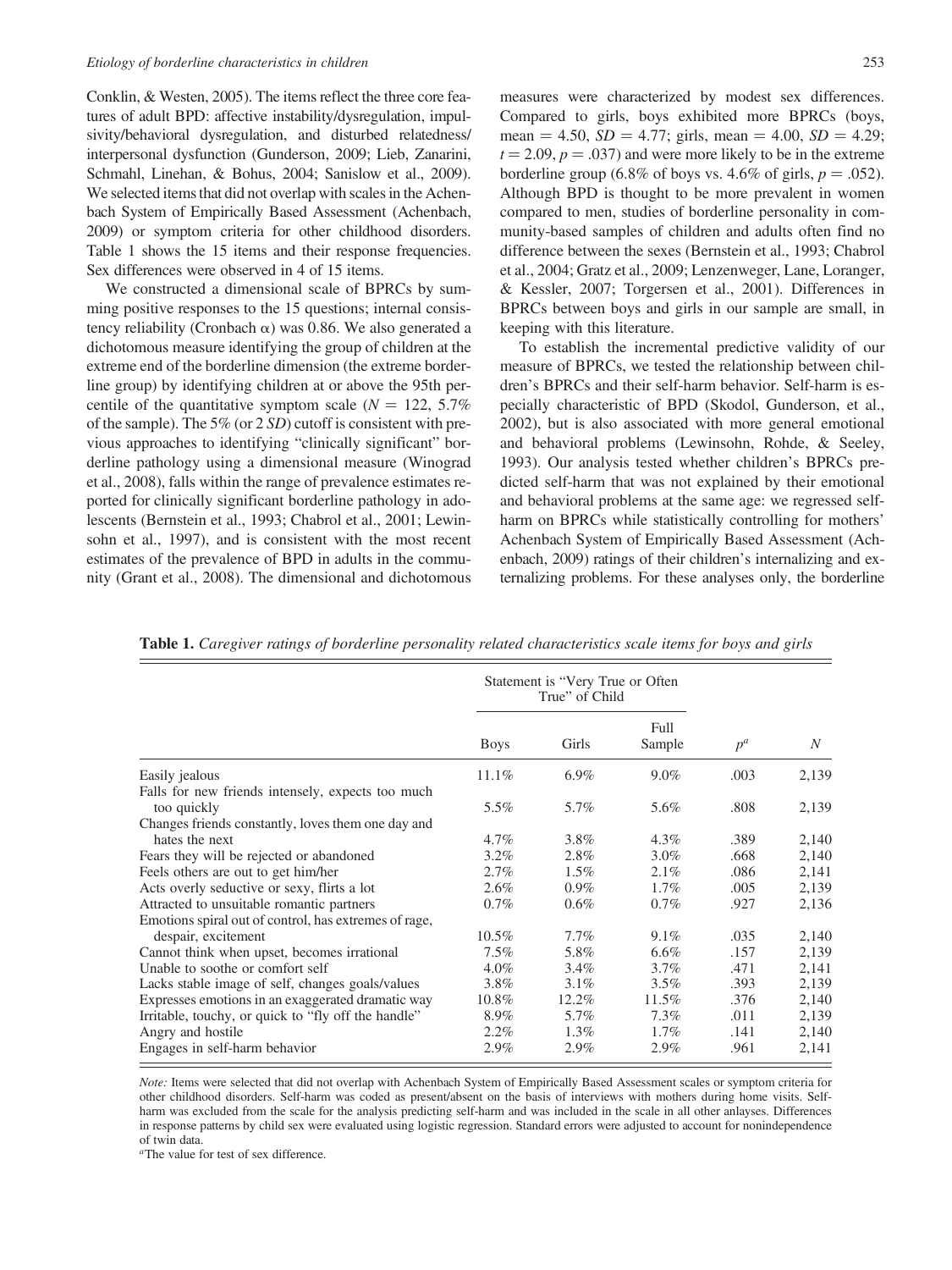phenotype was measured without self-harm as part of the scale. Children in the extreme borderline group and those with more BPRCs (excluding self-harm) more often engaged in self-harm, net of risk attributable to their emotional and behavioral problems (odds ratio  $[OR] = 6.84, 95\%$  confidence interval [CI] = 2.39–19.61,  $p < .001$  for borderline group membership;  $OR = 1.13$ , 95% CI = 1.02–1.25,  $p = .022$  for BPRCs). This result supports the validity of our measure of BPRCs.

Children's cognitive function and behavioral and affective problems at age 5 years were assessed through direct testing of children, mothers' reports to home visitors, and by teachers' reports to postal questionnaires. Detailed descriptions of these measures are included in Table 2.

Children's comorbid psychiatric problems at age 12 years were assessed through children's reports of their own symptoms of conduct disorder, depression, anxiety, and psychosis. Detailed descriptions of these measures are included in Table 2.

Measures of harsh treatment included (a) the child's history of physical maltreatment through age 10 years obtained in interviews with mothers when children were ages 5, 7, and 10 years and (b) measurements of maternal negative expressed emotion, assessed from speech samples of children's mothers collected during home visits when children were ages 5 and 10 years. Detailed descriptions of these 2 measures are included in Table 2.

Children's family histories of psychiatric disorder were ascertained at the age-12 assessment from reports by biological parents following a standardized and valid protocol (Milne, Caspi, Crump, et al., 2009; Milne et al., 2008). Family history of psychiatric disorder (hereafter "positive family history") was defined as a report of hospitalization for psychiatric disorder or substance-use problem, or attempted or completed suicide for any of the child's biological mother, father, grandparents, or aunts and uncles. Thirty-one percent of the 2140 children for whom a biological parent reported family information had a positive family history.

#### Statistical analyses

Descriptive analyses. To describe antecedents and comorbidities of BPRCs in childhood, we began by using biometric modeling in MPlus (Muthén & Muthén, 1998–2009) to test the heritability of children's BPRCs (Aim 1.1). Next, using regression analyses, we tested whether children with BPRCs at age 12 years differed from comparison children in their cognitive functioning and behavioral and affective problems at age 5 years (Aim 1.2). Finally, using regression analyses, we tested whether children with BPRCs had more co-occurring psychiatric symptoms than comparison children (Aim 1.3).

## Testing for association between harsh treatment and BPRCs (Aim 2.1)

We tested whether children's history of harsh treatment (i.e., physical maltreatment, maternal negative expressed emotion)

through age 10 years predicted their BPRCs at age 12 years. Because associations between harsh treatment and BPRCs could be confounded by features of the family environment (e.g., social class, family structure) that caused children to experience harsh treatment and to exhibit BPRCs, we subjected these longitudinal associations to the acid test of a twin-difference analysis. This analysis compared the twins in a family to determine whether the twin who received harsher treatment exhibited more BPRCs relative to his/her age and sexmatched co-twin. Because comparisons were made within families, associations could not be confounded by common causes in the family environment. In a further attempt to rule out confounding that could arise from gene–environment correlations in which the same inherited factor caused parents to treat children harshly and children to develop BPRCs, we repeated the the twin-difference analysis restricting our sample to only the monozygotic (MZ) twin pairs. Because MZ twins share nearly all of their genomes, the MZ twin difference design rules out genetic and family-level confounds.

## Testing for interaction between family psychiatric history and harsh treatment in the etiology of BPRCs (Aim 2.2)

We tested whether children's experiences of harsh treatment placed them at especially increased risk to develop BPRCs if they had a positive family psychiatric history. Analyses that considered the dimensional BPRCs scale score used a linear regression model including main-effect terms for family history and harsh treatment and a product term representing the interaction between these two main effects.

We repeated our twin difference acid test for the interaction analyses. In tests of interaction, the twin difference analysis asks: are differences between twins in harsh treatment stronger predictors of differences between twins in BPRCs if the family has a positive psychiatric history? A twin difference interaction analysis rules out the possibility that a spurious interaction could arise because families with positive psychiatric history differed from those with no psychiatric history in ways that caused parents to treat children harshly and caused children to develop BPRCs. To rule out the possibility that a spurious interaction could arise from skewed distributions of the variables in a model, we replicated analyses using log transformations of continuous measures.

To ensure results were robust to measurement scale, we also tested for interaction predicting the dichotomous outcome of extreme borderline group membership. We defined interaction as the epidemiological construct of biological synergy (Berenbaum, 1989; Rothman, Greenland, & Walker, 1980), in which the effect of two risk factors present together is greater than the sum of their independent effects. We tested diathesis–stress interaction using the  $2 \times 4$  table method to compare relative risks (RR) among children with different combinations of exposures to positive family psychiatric history and exposures to harsh treatment. This method is recommended for investigations of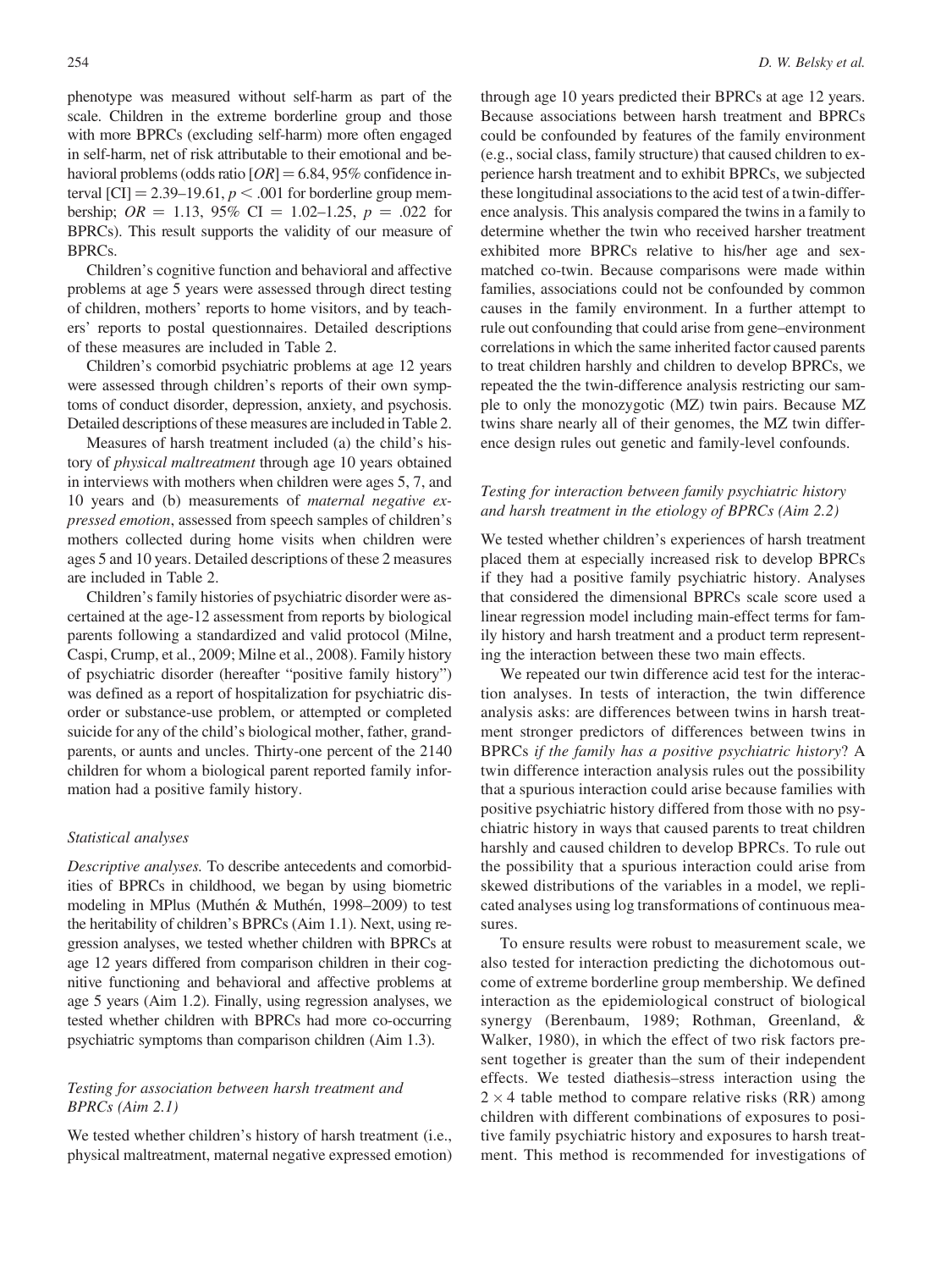|                                                                | Description                                                                                                                                                                                                                                                                                                                                                                                                                                                                                                                                                                                                                                                                                                                                                                                                                | Respondent                   | Mean $(SD)$ %        | $\boldsymbol{N}$        |
|----------------------------------------------------------------|----------------------------------------------------------------------------------------------------------------------------------------------------------------------------------------------------------------------------------------------------------------------------------------------------------------------------------------------------------------------------------------------------------------------------------------------------------------------------------------------------------------------------------------------------------------------------------------------------------------------------------------------------------------------------------------------------------------------------------------------------------------------------------------------------------------------------|------------------------------|----------------------|-------------------------|
|                                                                | Cognitive Function at Age 5 Years                                                                                                                                                                                                                                                                                                                                                                                                                                                                                                                                                                                                                                                                                                                                                                                          |                              |                      |                         |
| IQ                                                             | Wechsler Preschool and Primary Scale of Intelligence<br>(WPPSI) Revised. (Wechsler, 1989) Children were<br>administered two subtests: vocabulary and block design.<br>IQ scores were prorated, following procedures described by<br>Sattler (1992).                                                                                                                                                                                                                                                                                                                                                                                                                                                                                                                                                                        | Child                        | 100(15.0)            | 2,210                   |
| <b>Executive function</b>                                      | Children were administered three executive functions tests:<br>mazes (Grodzinsky & Diamond, 1992) is a WPPSI subtest;<br>day night (Gerstadt et al., 1994) is a nonverbal analogue of<br>the Stroop task; sentence working memory, based on the<br>Baddeley model of working memory (Baddely, 1986:<br>Hughes et al., 2000) requires the child to hold one (or<br>more) item in active working memory while processing<br>necessary information for the generation of the second<br>(etc.,) item. Children's scores on the three tests were<br>averaged and standardized.                                                                                                                                                                                                                                                  | Child                        | 100(15.0)            | 2,212                   |
| Theory of mind                                                 | Battery of theory of mind tasks (Hughes et al., 2000, 2005)<br>administered in a set order of increasing difficulty. The test<br>questions tapped children's ability to attribute a first-order<br>false belief to a story character, to make inferences from an<br>attributed false belief, and to attribute a second-order false<br>belief to a story character. Children's responses were<br>summed and standardized.                                                                                                                                                                                                                                                                                                                                                                                                   | Child                        | 100(15.0)            | 2,223                   |
|                                                                | Behavioral and Affective Problems at Age 5 Years                                                                                                                                                                                                                                                                                                                                                                                                                                                                                                                                                                                                                                                                                                                                                                           |                              |                      |                         |
| Child temperament<br>Lack of control<br>Approach<br>Inhibition | After the age 5 home visit, examiners rated each child on 25<br>different behavioral characteristics that assess children's<br>style of approach and response to the testing session and<br>to the home visit more generally. Each behavioral<br>characteristic was defined in explicit terms and the<br>examiner evaluated whether each characteristic was (0)<br>not at all, (1) somewhat, or (2) definitely characteristic of<br>the child. As described by Caspi et al. (1995), these ratings<br>form three temperament scales: "lack of control" indexes<br>emotional lability, restlessness, short attention span, and<br>negativism; "approach" indexes quick adjustment to new<br>situations, friendliness, self-confidence, and self-reliance;<br>"inhibition" indexes flat affect, passivity, shyness, and fear. | Interviewer                  | 0(1)<br>0(1)<br>0(1) | 2,225<br>2,224<br>2,225 |
| Impulsivity                                                    | Caregivers and teachers each reported on symptoms of<br>impulsivity from DSM IV attention-deficit/hyperactivity<br>disorder (American Psychiatric Association, 1994).                                                                                                                                                                                                                                                                                                                                                                                                                                                                                                                                                                                                                                                      | Mother<br>Teacher            | 0(1)<br>0(1)         | 2,230<br>2,084          |
| Externalizing<br>problems                                      | Children's internalizing and externalizing problems were<br>evaluated by caregivers and teachers using the Achenbach                                                                                                                                                                                                                                                                                                                                                                                                                                                                                                                                                                                                                                                                                                       | Mother                       | 0(1)                 | 2,230                   |
| Internalizing problems                                         | System of Empirically Based Assessment (Achenbach,<br>2008; Achenbach & Rescorla, 2001).                                                                                                                                                                                                                                                                                                                                                                                                                                                                                                                                                                                                                                                                                                                                   | Teacher<br>Mother<br>Teacher | 0(1)<br>0(1)<br>0(1) | 2,089<br>2,230<br>2,090 |
|                                                                | Children's Comorbid Psychiatric Problems at Age 12 Years                                                                                                                                                                                                                                                                                                                                                                                                                                                                                                                                                                                                                                                                                                                                                                   |                              |                      |                         |
| Conduct disorder                                               | DSM-IV conduct disorder Items (American Psychiatric<br>Association, 1994)                                                                                                                                                                                                                                                                                                                                                                                                                                                                                                                                                                                                                                                                                                                                                  | Child                        | 0(1)                 | 2,120                   |
| Depression symptoms<br>Anxiety symptoms                        | Children's Depression Inventory (Kovacs, 1992)<br>Multidimensional Anxiety Scale for Children (March et al.,<br>1997)                                                                                                                                                                                                                                                                                                                                                                                                                                                                                                                                                                                                                                                                                                      | Child<br>Child               | 0(1)<br>0(1)         | 2,130<br>2,130          |
| Psychosis symptoms                                             | Psychosis Symptoms Scale (Polanczyk et al., 2010)                                                                                                                                                                                                                                                                                                                                                                                                                                                                                                                                                                                                                                                                                                                                                                          | Child                        | 0(1)                 | 2,127                   |

| Table 2. Measures of children's cognitive function and behavioral and affective problems at age 5 years and comorbid |  |  |  |  |
|----------------------------------------------------------------------------------------------------------------------|--|--|--|--|
| psychiatric problems at age 12 years                                                                                 |  |  |  |  |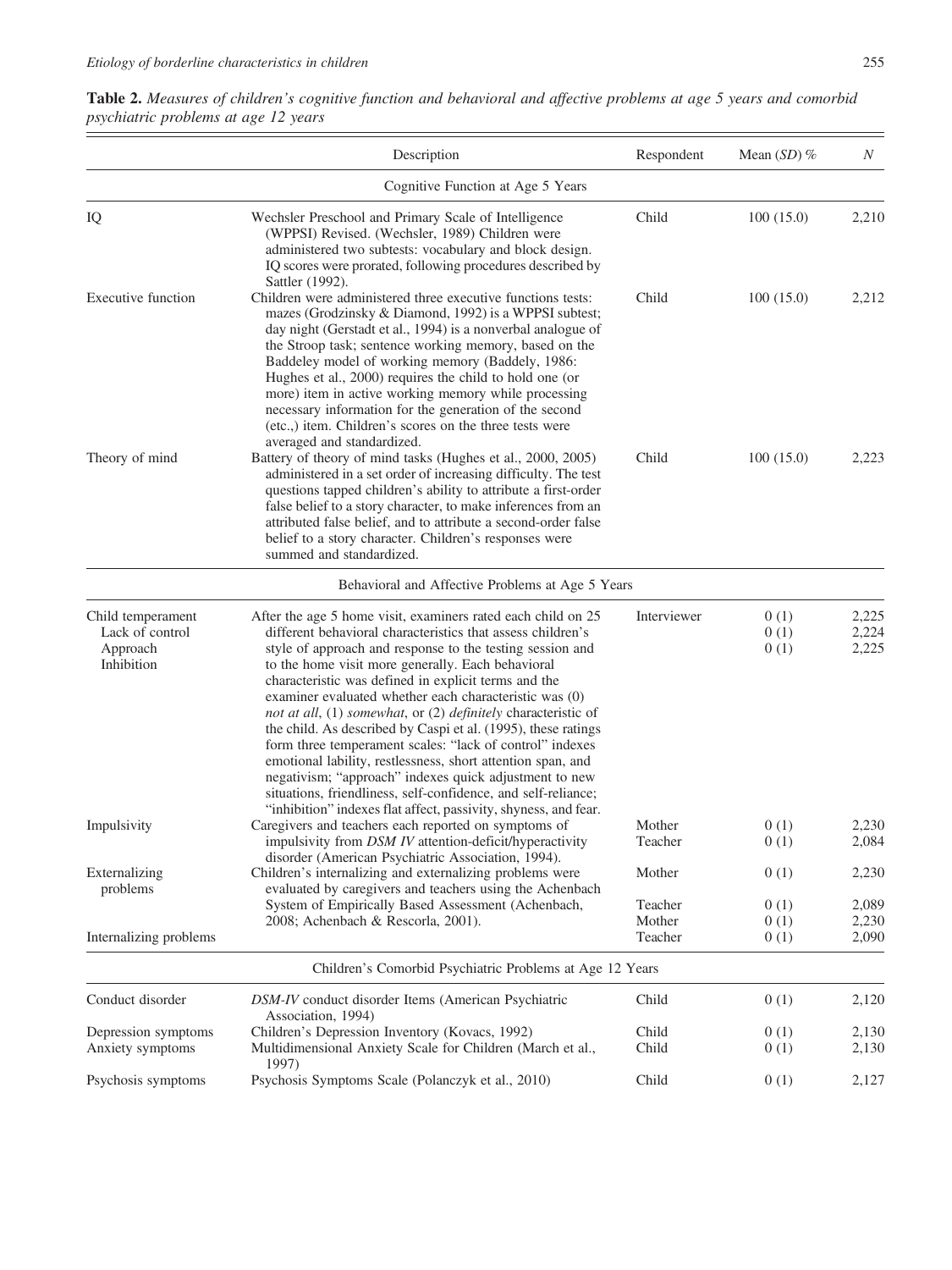#### Table 2 (cont.)

|                                        | Description                                                                                                                                                                                                                                                                                                                                                                                                                                                                                                                                                                                                                                                                                                                                                                                                                                                                                                                                                                                                                                                                                                                                                                                                                                                                                         | Respondent                                   | Mean $(SD)$ % | $\boldsymbol{N}$ |  |  |  |  |
|----------------------------------------|-----------------------------------------------------------------------------------------------------------------------------------------------------------------------------------------------------------------------------------------------------------------------------------------------------------------------------------------------------------------------------------------------------------------------------------------------------------------------------------------------------------------------------------------------------------------------------------------------------------------------------------------------------------------------------------------------------------------------------------------------------------------------------------------------------------------------------------------------------------------------------------------------------------------------------------------------------------------------------------------------------------------------------------------------------------------------------------------------------------------------------------------------------------------------------------------------------------------------------------------------------------------------------------------------------|----------------------------------------------|---------------|------------------|--|--|--|--|
| Harsh Treatment                        |                                                                                                                                                                                                                                                                                                                                                                                                                                                                                                                                                                                                                                                                                                                                                                                                                                                                                                                                                                                                                                                                                                                                                                                                                                                                                                     |                                              |               |                  |  |  |  |  |
| Physical maltreatment                  | History of physical maltreatment was determined from<br>mother reports in interviews when children were age 5, 7,<br>and 10 years using the reliable standardized clinical<br>protocol from the Multi-Site Child Development Project, a<br>protocol designed to enhance mothers' comfort with<br>reporting valid child maltreatmen information while also<br>meeting researchers' legal and ethical responsibilities for<br>reporting (Dodge et al., 1990). Under the UK Children Act<br>our responsibility was to secure intervention if<br>maltreatment was current and ongoing. Such intervention<br>on behalf of E-Risk families was carried out I with parental<br>cooperation in all but one case. Five percent of E-Risk<br>children had a positive history of physical maltreatment. Of<br>this group, $11\%$ were sexually abused by an adult and 89%<br>were physically harmed (including punished by being<br>burned with matches, injured from neglectful or abusive<br>care, formally registered with a child protection team for<br>physical abuse). The abuser was the child's mother in 21%<br>of cases, another adult family member (biological father,<br>stepfather, grandparents, uncles, adult siblings) in 52% of<br>cases, or an adult nonfamily member (mothers' boyfriend, | Mother                                       | $5\%$         | 2,232            |  |  |  |  |
| Maternal negative<br>expressed emotion | neighbor, family friend, baby sitter) in 27% of cases.<br>Maternal negative expressed emotion was assessed using 5-<br>min speech samples eliciting expressed emotion from the<br>mother collected at the age 5 and 10 home visits. Speech<br>samples were audiotaped and audiotapes were coded by<br>two independent blind raters. Scores were averaged across<br>years. Maternal negative expressed emotion (coded on a<br>0–5 scale) is a global measure of the whole speech sample,<br>indexing negativism expressed in the interview about the<br>child (Caspi et al., 2004).                                                                                                                                                                                                                                                                                                                                                                                                                                                                                                                                                                                                                                                                                                                  | Mother<br>(coded<br>by<br>trained<br>raters) | 1.46(0.81)    | 2,220            |  |  |  |  |

diathesis–stress interaction with dichotomous outcomes (Botto & Khoury, 2001; Schwartz, 2006). In the  $2 \times 4$  table method, interaction was tested as "departure from additivity" (here, if the risk ratio for children with both risk factors was greater than the sum of risk ratios for children with either risk factor independently). We estimated confidence intervals for departures from additivity calculated from the  $2 \times 4$  table by bootstrapping. Because the  $2 \times 4$  table method requires dichotomization of continuous treatment measures, we dichotomized maternal negative expressed emotion at the 80th percentile value (scale score  $= 2.5$ ). Results were verified using the original (continuous) measure of negative expressed emotion using the BINREG procedure in STATA. BINREG fits a generalized linear model adapted to the binomial family to estimate risk differences and has been used to test interaction in the etiology of categorical psychiatric phenotypes (van Os, Hanssen, Bak, Bijl, & Vollebergh, 2003).

Analyses were conducted using STATA 10.0 (StataCorp, 2009). Twin-difference analyses were implemented using a family-level fixed-effects regression model (Madsen & Osler, 2009). Standard errors were adjusted to account for nonindependence of twin data in models that did not explicitly incorporate the data set's twin design (Williams, 2000).

## Results

#### Descriptive analyses

Aim 1.1: Are BPRCs in childhood heritable? The correlation between twins on the BPRCs scale was 0.66 among MZ twins and 0.29 among dizotic (DZ) twins. Biometric modeling estimated that genetic factors accounted for 66% (95% CI = 62%–70%) of the variance in BPRCs. The probandwise concordance rate (McGue, 1992) for extreme borderline group membership, that is, the probability that a twin would be in the extreme group conditional on their co-twin being in that group, was 52% for MZ twins and 7% for DZ twins. The greater concordance rate for MZ compared to DZ twin pairs indicates that genetic factors contributed to twins' BPRCs.

Aim 1.2: Are BPRCs in childhood preceded by poor cognitive function and behavioral and affective dysregulation earlier in life? Consistent with research showing impaired cognitive function, heightened impulsivity, and behavioral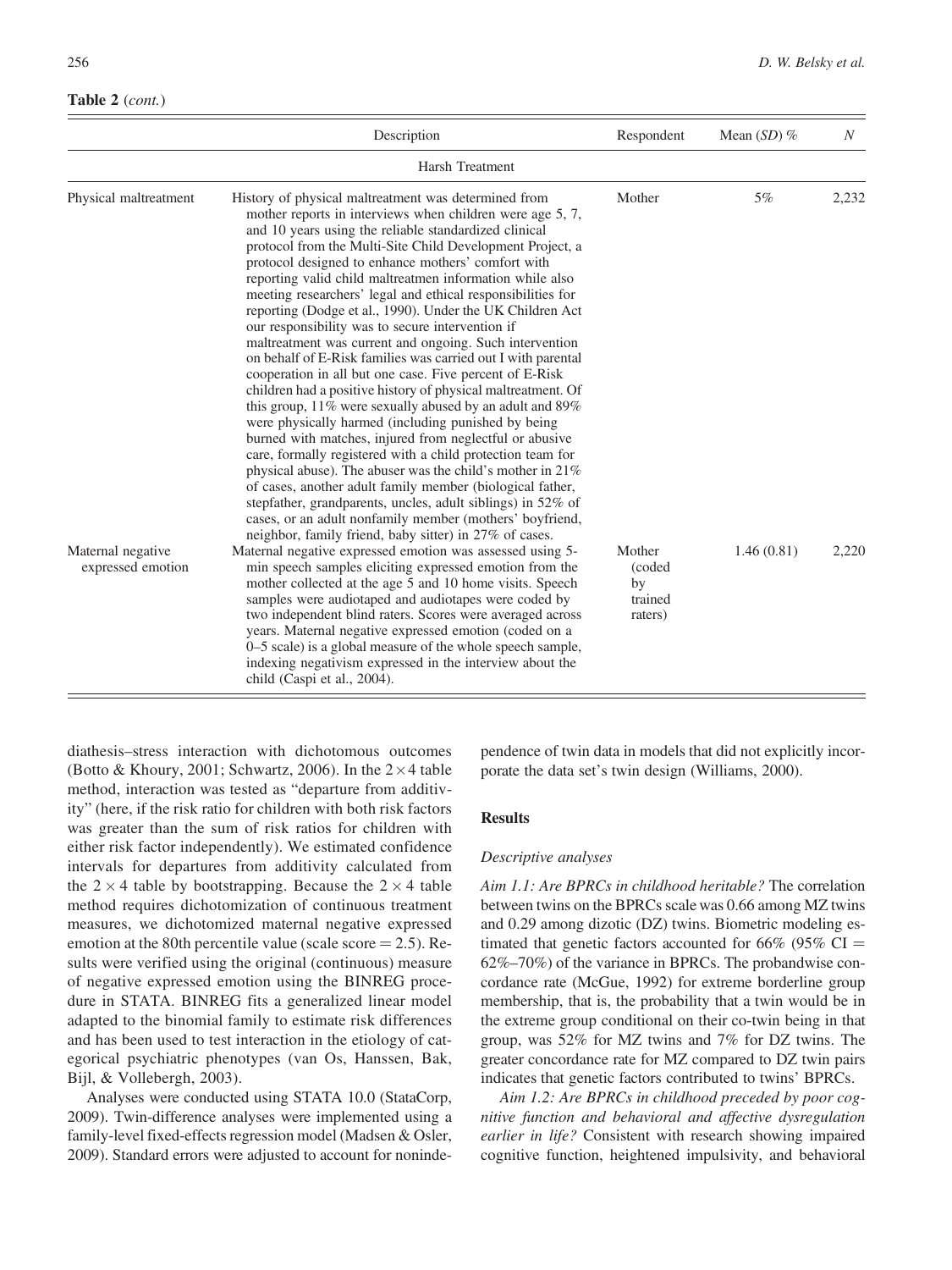and affective dysregulation among adults meeting diagnostic criteria for BPD (Grant et al., 2008; Judd, 2005), children in the extreme borderline group and who exhibited more BPRCs at age 12 years had lower IQs and less well developed theory of mind, lacked self-control, and had high levels of impulsivity and externalizing and internalizing problems at age 5 years (Figure 1a).

Aim 1.3: Are BPRCs in childhood accompanied by other psychiatric symptoms? Children in the extreme borderline group and who exhibited more BPRCs at age 12 years reported more symptoms of other psychiatric problems, particularly depression, but also conduct disorder, psychosis, and anxiety (Figure 1b).

#### Hypothesis tests

Aim 2.1: Harsh treatment during childhood contributes to the etiology of BPRCs. Children's exposure to harsh treatment before age 10 years predicted their BPRCs at age 12 years. Parallel findings were observed for both measures of harsh treatment: physical maltreatment and maternal negative expressed emotion (Table 3).

Children with a history of physical maltreatment exhibited more BPRCs ( $r = .20$ ,  $p < .001$ ). This association remained statistically significant in a twin difference design, which controlled for unmeasured family-level confounds. Compared to his/her nonmaltreated co-twin, the maltreated twin exhibited more BPRCs, although the effect size was small ( $r = .06$ ,  $p =$ .023). A similar effect size was observed using an MZ twin difference design, which controlled genetic and family-level confounds, although too few twin pairs were discordant for maltreatment for the effect to reach statistical significance  $(r = .07, p = .063)$ . Children with a history of physical maltreatment were also more likely to be in the extreme borderline group ( $OR = 7.22$ , 95% CI = 1.13, 12.63). Twin difference analyses could not be conducted for extreme borderline



Figure 1. Psychiatric antecedents and comorbidities of borderline personality related characteristics in 12-year-old children: correlations with the Dimensional Borderline Scale and deviations from sample means (z scores) for children in the extreme borderline group. (Left) Correlations were estimated as standardized coefficients from regressions of the continuous scales measuring psychiatric antecedents and comorbidities on the dimensional measure of borderline personality related characteristics. \*p < .05, \*\*\*p < .001. (Right) The graphs depict means (z scores) and 95% confidence intervals for the psychiatric antecedents and comorbidities among children in the extreme borderline group. The sample mean is represented by zero. The y axis measures standard deviations from the mean. All estimates were adjusted for the nonindependence of twin data.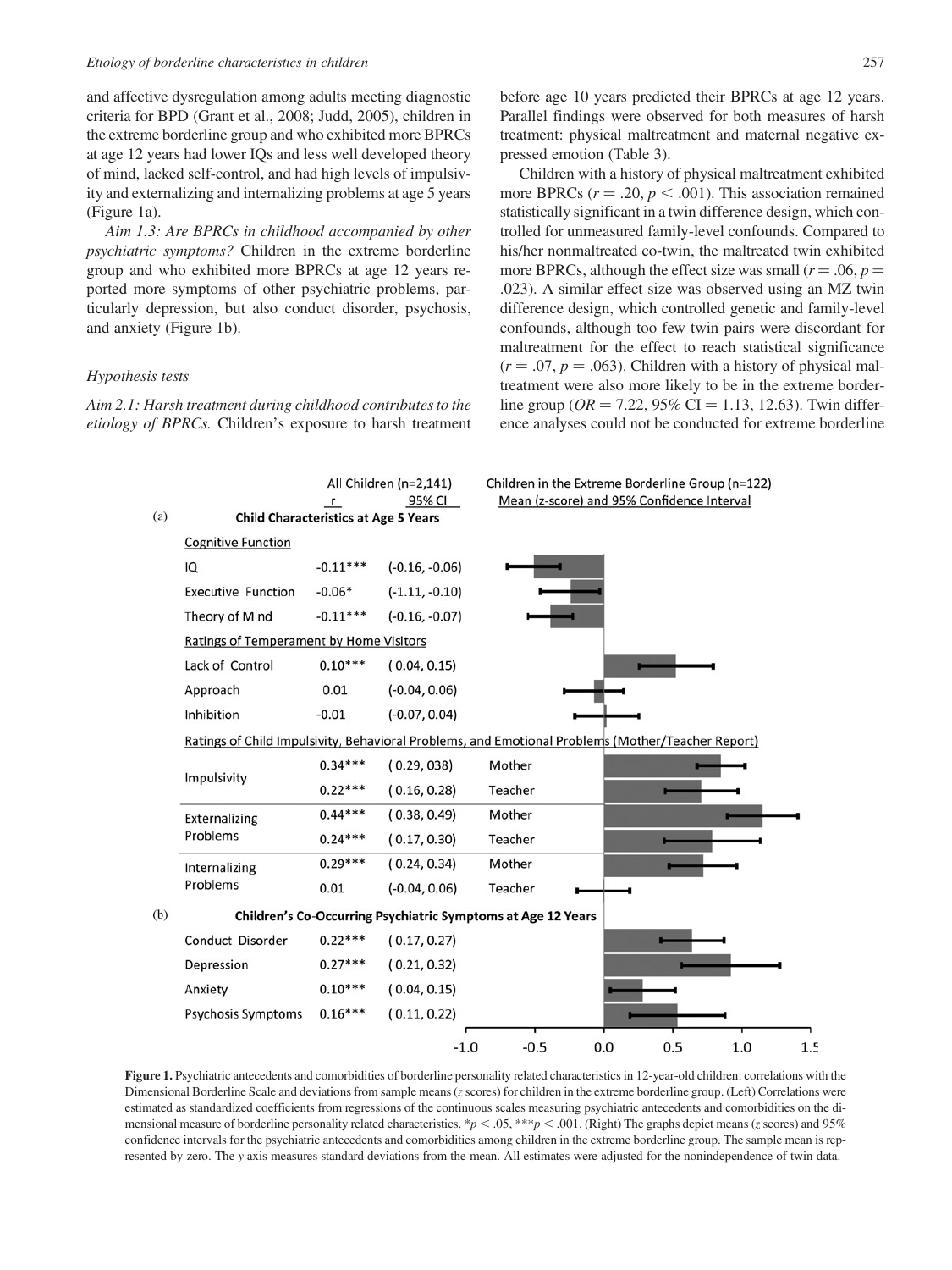|                                     | Borderline Personality Related Characteristics<br>Scale Score |                                                     |                                                   |     | Extreme-Borderline Group<br>Membership |        |               |
|-------------------------------------|---------------------------------------------------------------|-----------------------------------------------------|---------------------------------------------------|-----|----------------------------------------|--------|---------------|
|                                     | r                                                             | 95% CI<br>Discordant Twin Pairs<br>$\boldsymbol{p}$ |                                                   | 0R  | $\boldsymbol{p}$                       | 95% CI |               |
|                                     |                                                               |                                                     | Children's Harsh Treatment                        |     |                                        |        |               |
| Physical maltreatment               | .20                                                           | .000                                                | (0.12, 0.28)                                      |     | 7.22                                   | .000   | (4.13, 12.63) |
| Twin-difference design              | .06                                                           | .023                                                | (0.00, 0.12)                                      | 32  |                                        |        |               |
| MZ-twin difference design           | .07                                                           | .063                                                | $(-0.02, 0.16)$                                   | 9   |                                        |        |               |
| Maternal negative expressed emotion | .39                                                           | .000                                                | (0.34, 0.44)                                      |     | 3.25                                   | .000   | (2.60, 4.07)  |
| Twin-difference design              | .31                                                           | .000                                                | (0.26, 0.37)                                      | 825 |                                        |        |               |
| MZ-twin difference design           | .22                                                           | .000                                                | (0.15, 0.29)                                      | 425 |                                        |        |               |
|                                     |                                                               |                                                     | Children's Family History of Psychiatric Disorder |     |                                        |        |               |
| Family history                      | .17                                                           | .000                                                | (0.12, 0.23)                                      |     | 3.47                                   | .000   | (2.27, 5.29)  |

Table 3. Tests of children's harsh treatment prior to age 10 years and family history of psychiatric disorder as risk factors for borderline personality related characteristics at age 12 years

Note: Odds ratios (OR) were estimated with logistic regression models. Effect size correlations (Pearson r) were estimated as standardized regression coefficients from ordinary least squares and, in the case of twin-difference analyses, fixed effects regression models. Twin difference analyses could not be conducted for extreme borderline group membership because most twins were in the same group on that outcome. Standard errors in logistic and ordinary least squares regression models were adjusted for nonindependence of twin data. CI, confidence interval; MZ, monozygotic.

group membership because most co-twins were in the same group on that outcome.

Children exposed to greater maternal negative expressed emotion exhibited more BPRCs ( $r = .39$ ,  $p < .001$ ). This association remained statistically significant in twin difference and MZ twin difference analyses ( $r = .31$  and  $r = .22$ , respectively,  $p < .001$  for both tests). Children exposed to greater maternal negative expressed emotion were also more likely to be in the extreme borderline group ( $OR = 3.25, 95\%$  $CI = 2.60, 4.07$ .

Aim 2.2: Family history interacts with harsh treatment in the etiology of BPRCs. Family history of psychiatric disorder constituted a significant diathesis for the development of BPRCs; children with positive family histories exhibited more BPRCs ( $r = .17$ ,  $p < .001$ ) and were more likely to be in the extreme borderline group ( $OR = 3.47$ , 95% CI = 2.27, 5.29; Table 3). Family history can establish familiality, but it cannot distinguish the source of this effect, that is, whether it is genetic or environmental. Modified Sobel– Goodman tests of mediation (Preacher & Hayes, 2008) estimated that physical maltreatment mediated 9% of the family history–BPRCs association, maternal negative expressed emotion mediated 16% of the family history–BPRCs association. This suggests that family psychiatric history communicates risk for BPRCs even in the absence of harsh treatment.

We observed evidence of diathesis–stress interaction in borderline etiology between family psychiatric history and harsh treatment. Children who experienced harsh treatment were at greater risk of developing BPRCs if they had a positive family psychiatric history. Parallel findings were observed for physical maltreatment (Figure 2) and for maternal negative expressed emotion (Figure 3). Findings were consistent across analyses of dimensional BPRCs (Figures 2a and

3a) and dichotomous extreme borderline group membership (Figures 2b and 3b), as described next.

Figure 2 depicts diathesis–stress interaction between family history and physical maltreatment. Figure 2a presents analyses of the dimensional BPRCs. The left side of Figure 2a shows mean BPRCs scale scores as a function of maltreatment among children with positive family history and among children with no family history. The right side of Figure 2a presents results of regression analyses of diathesis–stress interaction. We observed a significant interaction between family history and maltreatment ( $p = .017$ , Model II). We replicated this analysis using a twin difference design. The twin who was maltreated exhibited more BPRCs relative to their age- and sex-matched co-twin, and this sibling difference was wider in families with a positive psychiatric history  $(p = .011,$  Model IV). We obtained comparable results when these models were tested using a log-transformation of the BPRC scale score as the dependent variable (not shown). Figure 2b presents analyses of the dichotomous outcome of extreme borderline group membership. The left side of Figure 2b shows extreme borderline group prevalence as a function of maltreatment among children with positive family history and among children with no family history. The right side of Figure 2b shows the  $2 \times 4$  analysis of diathesis–stress interaction. This analysis presents the number of extreme borderline group and comparison children in four groups of children defined by family history (positive/negative) and physical maltreatment (positive/negative). Children with both risk factors were 13.41 (95% CI = 8.61, 22.04) times more likely to be in the extreme borderline group than were children with neither risk factor. In contrast, children with only positive family history were only 2.53 (95% CI = 1.64, 3.92) times more likely and children with only maltreatment were only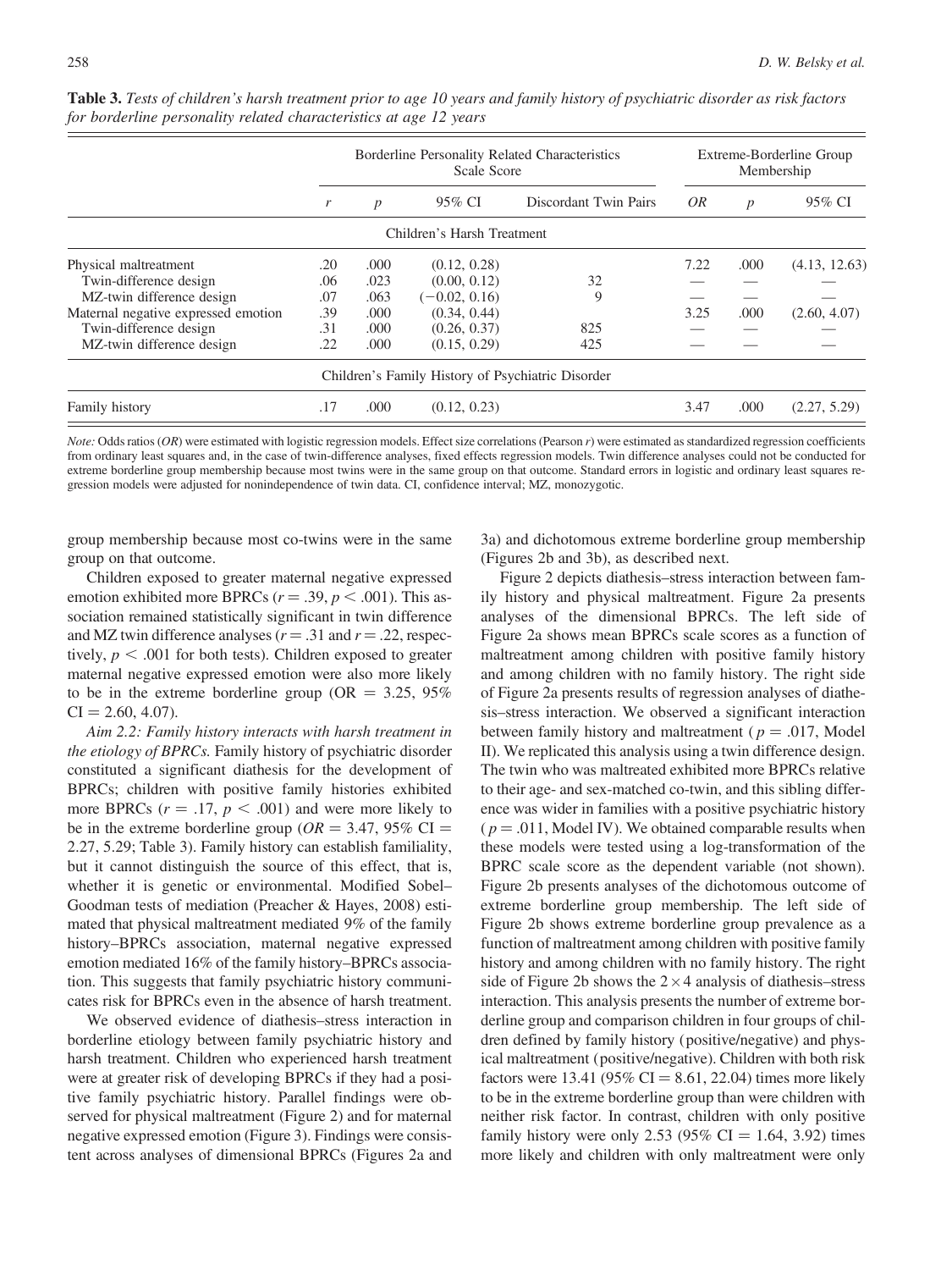



| Family   | Model             | Un-Adjusted Beta Coefficient (p-value) |                                                               |                       |         |                         |         |  |
|----------|-------------------|----------------------------------------|---------------------------------------------------------------|-----------------------|---------|-------------------------|---------|--|
| istory   |                   | Maltreatment                           |                                                               | <b>Family History</b> |         | Interac <sup>2</sup> on |         |  |
|          |                   |                                        | <b>Test of Diathesis-Stress Interaction, Between Families</b> |                       |         |                         |         |  |
|          |                   | 3.77                                   | ( < 0.001)                                                    | 1.53                  | (0.001) | --                      |         |  |
|          | ΙΙ.               | 2.09                                   | (0.008)                                                       | 1.36                  | (0.001) | 3.33                    | (0.017) |  |
|          | (Twin Difference) |                                        | <b>Test of Diathesis-Stress Interaction, Within Families</b>  |                       |         |                         |         |  |
|          | III.              | 1.65                                   | (0.023)                                                       |                       | --      |                         |         |  |
| $\ddots$ | IV.               | 0.16                                   | (0.440)                                                       |                       |         | 3.84                    | (0.011) |  |

#### Analysis of Extreme Borderline Group Membership\*\*  $(b)$



Figure 2. Diathesis–stress interaction between family history of psychiatric disorder and physical maltreatment. The figure shows (a) the diathesis–stress interaction in the analyses of the dimensional outcome of borderline personality related characteristics and (b) the dichotomous outcome of extreme borderline group. The convergence between these analyses indicates the interaction is not an artifact of measurement scale. (a) \*Error bars in the graph represent standard errors of means, adjusted for nonindependence of twin data. Model I is an ordinary least-squares regression of borderline personality related characteristics on physical maltreatment and family history. Model II adds an interaction between family history and maltreatment. Model III is a twin-difference analysis. A family history coefficient cannot be estimated in a twin-difference analysis, which controls for this and all other family-level factors, child sex, and child age. Model IV is a twin difference analysis including the interaction between family history and maltreatment. The interaction term from this model indexes the degree to which a difference between twins in maltreatment status is a stronger predictor of the difference between those twins in borderline symptoms in families with positive psychiatric history. Standard errors in models I and II were adjusted to account for nonindependence of twin data. Twelve of the 32 twin pairs discordant for maltreatment had positive family history of psychiatric disorder. (b) The analysis of the extreme borderline group membership. (\*\* + +) Children with both risk factors,  $(+-)$  children with positive family history only,  $(-+)$  children with maltreatment only,  $(--)$  children with neither risk factor; risk ratios calculated relative to children with neither risk factor. Departure from additivity = relative risk (RR)[++] - (RR[+-] +  $RR[-+]-1$ ). Ninety-five percent confidence intervals were adjusted for nonindependence of twin data. Confidence interval for departure from additivity estimated from 1000 bootstrap repetitions.

2.15 (95% CI = 0.69, 6.71) times more likely to be in the extreme borderline group relative to children with neither risk factor. Analysis of diathesis–stress interaction showed a significant departure from additivity of 9.73 (95%  $CI = 1.90$ , 15.73), indicating that there is a significant interaction between diathesis and stress. We obtained comparable results from a test of interaction using the BINREG procedure in STATA (not shown).

Figure 3 depicts diathesis–stress interaction between family history and maternal negative expressed emotion. Figure 3a presents analyses of the dimensional BPRCs. The left side of Figure 3a shows a graph of predicted slopes for BPRCs as a function of negative expressed emotion among children with positive family history and among children with no

family history. The right side of Figure 3a presents regression analyses of diathesis-stress interaction. We observed a significant interaction between family history and negative expressed emotion ( $p = .001$ , Model II). This finding was replicated in the twin difference analysis ( $p = .006$ , Model IV). We obtained comparable results when these models were tested using a log-transformation of the BPRCs scale score as the dependent variable and when our measure of maternal negative expressed emotion was also log-transformed (not shown). Figure 3b shows analyses of the dichotomous outcome of extreme borderline group membership. The  $2 \times 4$  analysis of diathesis–stress interaction in Figure 3b shows a significant departure from additivity of 8.03 (95% CI = 2.77, 13.85), indicating a significant interaction between diathesis and stress.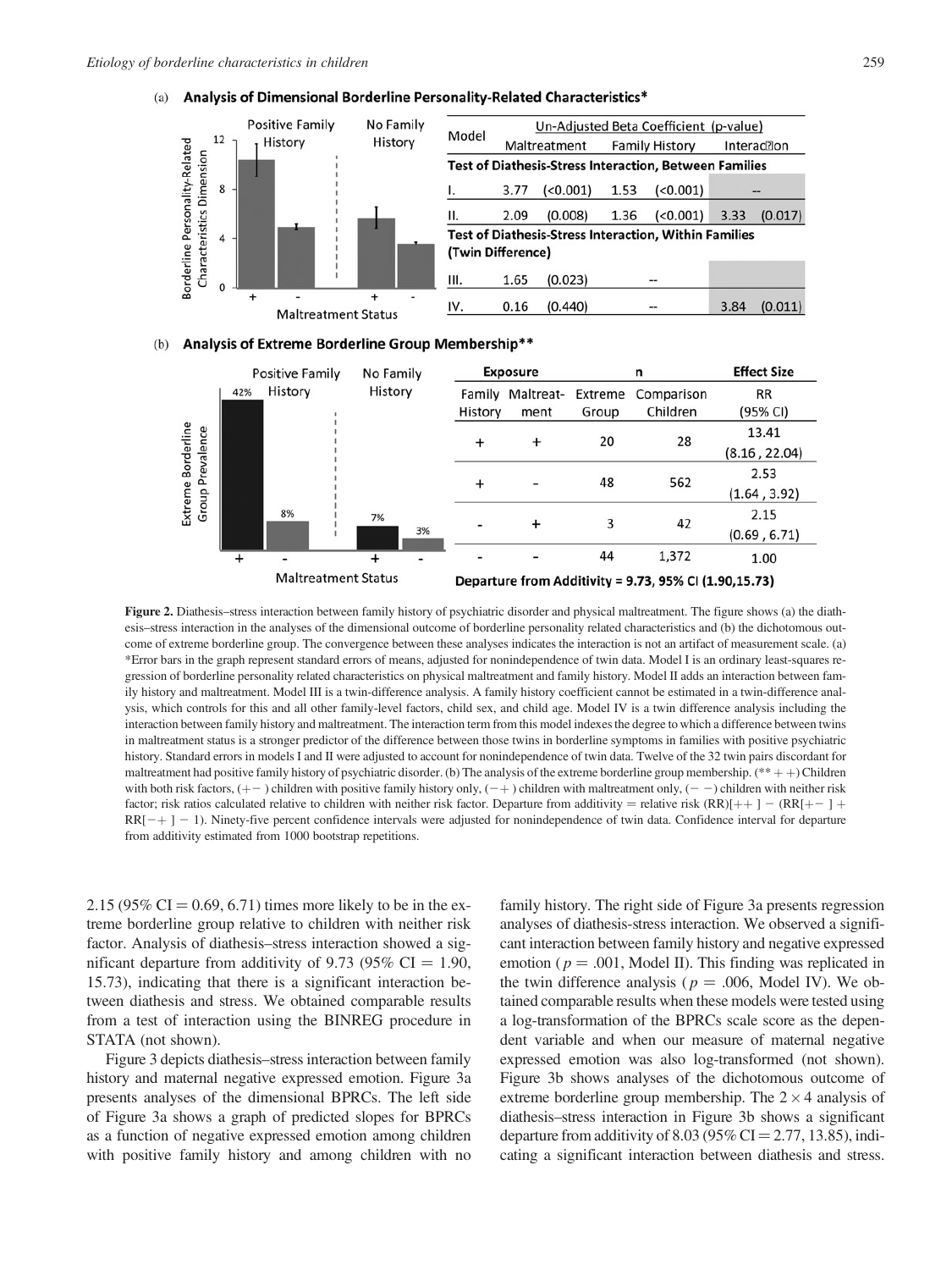#### Analysis of Extreme Borderline Group Membership\*\*  $(a)$



|                     | Model             | Un-Adjusted Beta Coefficient (p-value)                        |  |                       |      |             |  |  |  |
|---------------------|-------------------|---------------------------------------------------------------|--|-----------------------|------|-------------|--|--|--|
|                     |                   | MNEE                                                          |  | <b>Family History</b> |      | Interaction |  |  |  |
|                     |                   | <b>Test of Diathesis-Stress Interaction, Between Families</b> |  |                       |      |             |  |  |  |
|                     |                   | $2.05$ (p<0.000) 1.41 (p<0.000)                               |  |                       |      |             |  |  |  |
|                     | н.                | $1.71$ (p<0.000) 0.03 (0.474) 0.92                            |  |                       |      | (p<0.001)   |  |  |  |
|                     | (Twin Difference) | <b>Test of Diathesis-Stress Interaction, Within Families</b>  |  |                       |      |             |  |  |  |
| story<br>p<0.001    | III.              | $1.45$ (p<0.000)                                              |  |                       |      |             |  |  |  |
| $\overline{4}$<br>5 | IV.               | $1.18$ ( $p < 0.000$ )                                        |  |                       | 0.71 | (0.006)     |  |  |  |





Figure 3. Diathesis–stress interaction between family history of psychiatric disorder and maternal negative expressed emotion. The figure shows (a) the diathesis–stress interaction in analyses of the dimensional outcome of borderline personality related characteristics and (b) the dichotomous outcome of extreme borderline group. The convergence between these analyses indicates the interaction is not an artifact of measurement scale. (a) \*Slopes reflect coefficients estimated from ordinary least-squares regression. Model I is an ordinary least-squares regression of borderline personality related characteristics on maternal negative expressed emotion and family history. Model II adds an interaction between family history and maternal negative expressed emotion to the model. Model III is a twin difference analysis. A family history coefficient cannot be estimated in a twin-difference analysis, which controls for this and all other family-level factors, child sex, and child age. Model IV is a twin difference analysis including the interaction between family history and maternal negative expressed emotion. The interaction term from this model indexes the degree to which a difference between twins in maternal negative expressed emotion is a stronger predictor of the difference between those twins in borderline symptoms in families with positive psychiatric history. Standard errors in Models I and II were adjusted to account for nonindependence of twin data. A total of 252 of 825 twin pairs discordant for maternal negative expressed emotion had positive family history of psychiatric disorder. (b)  $(** + +)$  Children with both risk factors,  $(+-)$  children with positive family history only,  $(-+)$ children exposed to high negative expressed emotion only,  $(- -)$  children with neither risk factor; risk ratios calculated relative to children with neither risk factor. Departure from additivity = relative risk  $(RR)[+]+$   $(RR[+] ] + RR[-+] - 1$ ). Ninety-five percent confidence intervals were adjusted for nonindependence of twin data. The confidence interval for the departure from additivity was estimated from 100 bootstrap repetitions.

We obtained comparable results from a test of interaction using the BINREG procedure in STATA (not shown).

#### **Discussion**

We investigated the etiology of BPRCs in a birth cohort of twins ascertained from the general population and studied from age 5 to 12 years. Results are consistent with previous prospective studies of adult BPD and support previously untested theoretical models of diathesis–stress interaction in borderline etiology. Our clinical description of BPRCs overlaps with characterizations of childhood BPD by earlier theorists (Bemporad, Smith, Hanson, & Cicchetti, 1982), includ-

ing heterogeneous cognitive deficits, intermittent losses of reality testing, poor functioning in response to stress, inability to contain or manage anxiety, and episodic behavioral dyscontrol. Our clinical description of BPRCs is also consistent with findings from previous empirical studies of BPRCs in children (Carlson et al., 2009; Chanen et al., 2007; Crick et al., 2005).

BPRCs at age 12 years were heritable within the range of estimates reported for adult BPD (Distel et al., 2008; Torgersen et al., 2000) and were preceded by poor cognitive function and behavioral and affective dysregulation at age 5 years. This profile is consistent with findings from retrospective studies of adults with BPD (Grant et al., 2008; Judd, 2005),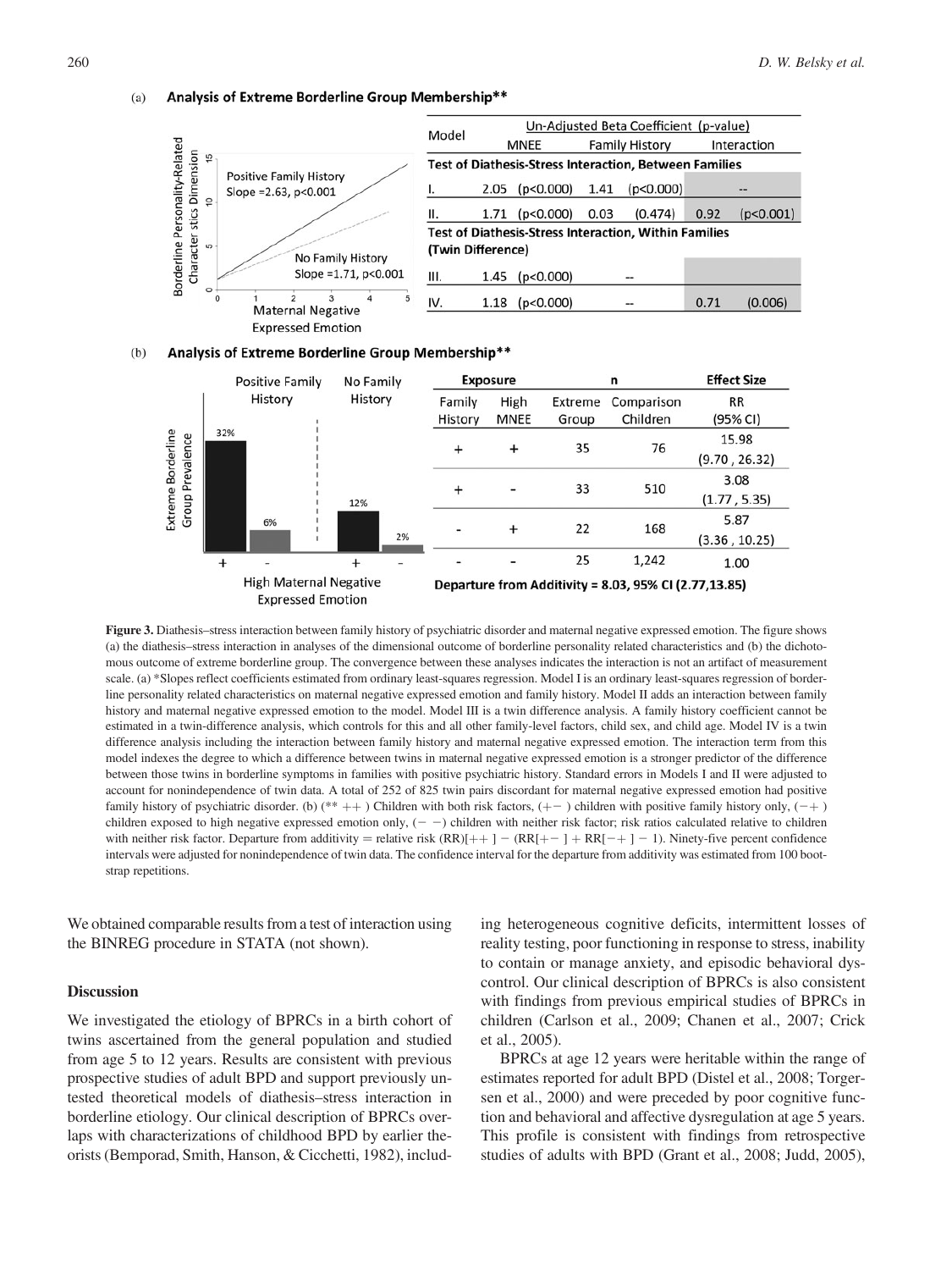studies of BPRCs in adolescent clinical and community samples (Chanen et al., 2007; Crick et al., 2005; Gratz et al., 2009; Paris, Zelkowitz, Guzder, Joseph, & Feldman, 1999), and prospective studies that include observations of children's psychological functioning and their borderline outcomes in adulthood (Bornovalova et al., 2009; Carlson et al., 2009; Crawford et al., 2009). Consistent also with etiological research on child and adult borderline personality (Battle et al., 2004; Carlson et al., 2009; Crawford et al., 2009; Guzder, Paris, Zelkowitz, & Feldman, 1999; Guzder, Paris, Zelkowitz, & Marchessault, 1996; Johnson et al., 2006; Zanarini, 2000), children in our study who were exposed to harsh treatment earlier in life exhibited more BPRCs at age 12 years. This finding survived our "acid-test" of twin difference and MZ twin difference analyses, indicating that the association was specific to children's personal experiences of harsh treatment (i.e., not attributable to features of their families that were shared with their co-twins) and was environmentally mediated (i.e., not attributable to gene–environment correlation): children who were physically maltreated or exposed to greater maternal negative expressed emotion developed more BPRCs compared to peers, cotwins, and genetically identical co-twins who were treated less harshly. Moreover, children were especially vulnerable to developing BPRCs following experiences of harsh treatment if they carried a positive family history of psychiatric disorder. In analyses of dimensional and dichotomous measures of BPRCs and using comparisons of peers and of cotwins, risk from a history of physical maltreatment and from exposure to maternal negative expressed emotion was greater for children with positive family psychiatric history. Consistent with diathesis–stress theories of borderline etiology (Crowell et al., 2005; Fonagy et al., 2000; Gunderson & Lyons-Ruth, 2008; Linehan, 1993; Paris, 2005; Zanarini & Frankenburg, 2007), inherited liability and harsh treatment both contributed to BPRCs, and each acted as a more virulent risk factor in the presence of the other.

Our findings have implications for theory, research, and clinical practice, and provide support for developmental theories of borderline etiology (Crowell et al., 2005; Fonagy & Bateman, 2008; Gunderson & Lyons-Ruth, 2008). With respect to theory, two interesting findings emerge. First, consistent with the assumption of an attachment-specific dysfunction in BPD, BPRCs were associated with physical maltreatment as well as maternal negative expressed emotion. Other prospective longitudinal studies (Carlson et al., 2009; Crawford et al., 2009; Johnson et al., 2006) have also reported that both maltreatment and maternal negativity directed at the child are potent predictors of borderline symptomatology. A unique contribution of our study is that we were able to demonstrate environmental mediation of this pathway. Second, the effects of harsh treatment were most potent in children with a family history of psychiatric disorder. Family history of psychiatric disorder may be an indicator of a vulnerability for more intense emotional response to parental malevolence leading to an increased likelihood of disrupting the neurobehavioral system subserving attachment (Coan, 2008; Fox & Hane, 2008) also implicated in borderline etiology (Gunderson & Lyons-Ruth, 2008; Stanley & Siever, 2010). A full understanding of the nature of the interaction between familial vulnerability and childhood adversity will require research to disentangle relationships among the multiple biological systems (Siever & Davis, 1991; Siever, Torgersen, Gunderson, Livesley, & Kendler, 2002; Skodol, Siever, et al., 2002; Stanley & Siever, 2010) and multiple genes (Joyce et al., 2006; Lyons-Ruth et al., 2007; Nemoda et al., 2005, 2010) implicated in borderline etiology. More generally, future etiological research on BPRCs in children should proceed within a diathesis–stress framework. Studies of risk and protective environments may benefit from considering populations with positive family psychiatric history, which can serve as a proxy measure of diathesis. Studies seeking to identify genes for borderline personality may increase their power to detect genotype–phenotype associations by considering samples with positive family histories of psychiatric disorder or with histories of harsh childhood treatment. In the first case, risk genotypes may be more common in samples with positive family psychiatric history. In the second case, the associations between risk genotypes and borderline phenotypes may be larger in magnitude in populations with a history of harsh treatment (Caspi, Hariri, Holmes, Uher, & Moffitt, 2010).

Our findings also have implications for prevention. At the level of psychological processes, the diathesis–stress model underscores the importance of early family-based interventions in preventing the progression from childhood BPRCs to adult BPD. Prevention and treatment should be person centered, with interventions aiming to ensure that the family resumes its role in facilitating the child's self-regulation. Such evidence-based intervention protocols are available for infancy (Donelan-McCall, Eckenrode, & Olds, 2009; Olds, Sadler, & Kitzman, 2007) and preschool (Campbell, Pungello, Miller-Johnson, Burchinal, & Ramey, 2001; Gottlieb & Blair, 2004). Prioritizing children with positive family history may help target prevention.

Diagnostic assessment tools and treatments derived from diathesis–stress theories of borderline etiology, including dialectical behavioral therapy (Linehan, Armstrong, Suarez, Allmon, & Heard, 1991) and mentalization-based therapy (Fonagy & Luyten, 2009), also receive support from findings in this study. These treatment approaches have shown success in clinical trials (Bateman & Fonagy, 2008; Bateman, Ryle, Fonagy, & Kerr, 2007; Chiesa, Fonagy, & Holmes, 2006; Linehan et al., 2002, 2006), but direct tests of their diathesis–stress theoretical models can refine clinical practice. To further inform treatment, research is needed that links interaction between inherited liability and harsh treatment to the cognitive, behavioral, and emotional underpinnings of borderline personality.

These implications should be considered in light of several limitations. First, measurement of BPRCs in children is relatively new and replication of findings using alternate measures of borderline personality is necessary. Nevertheless,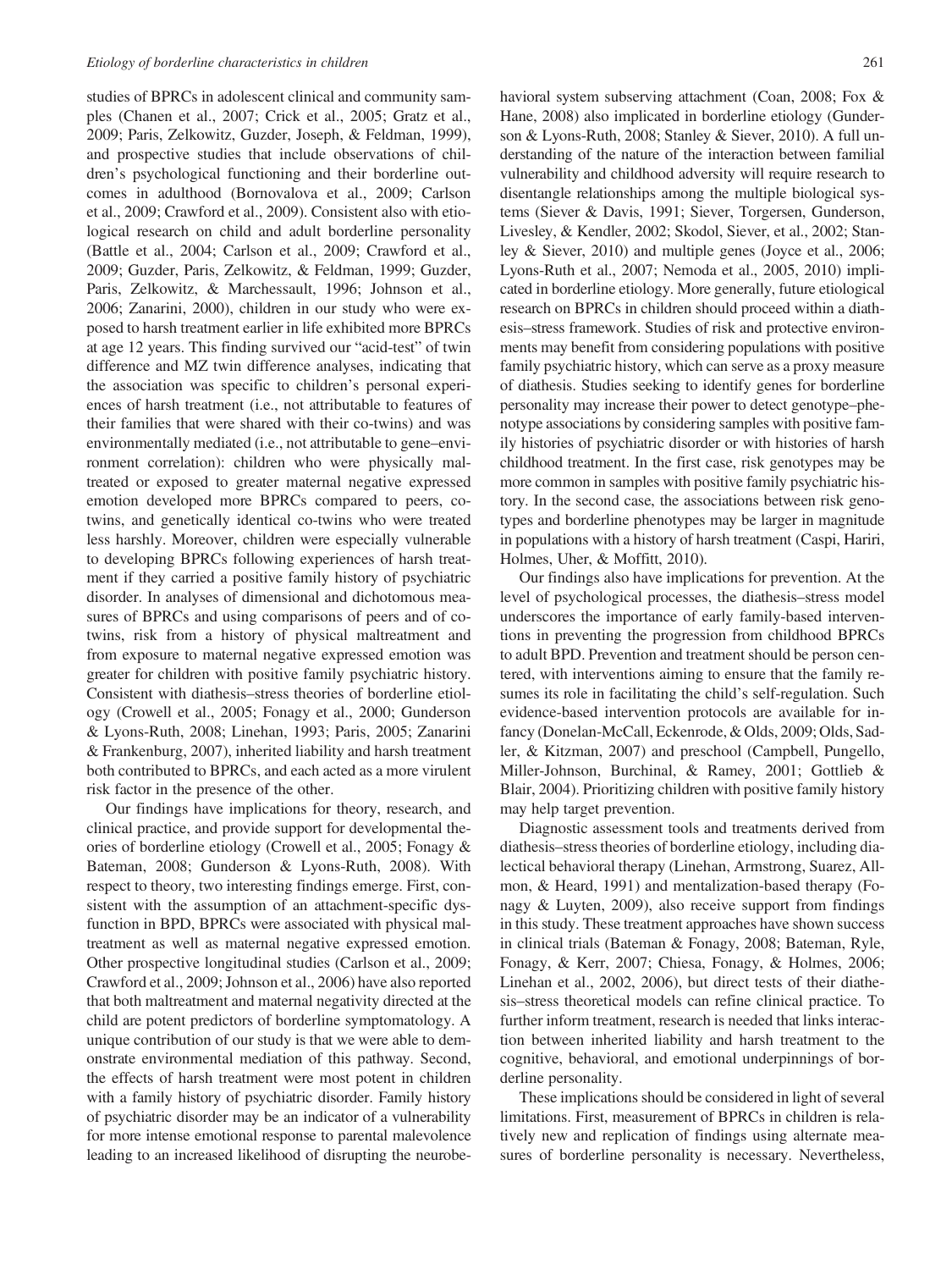our measure of borderline personality showed good construct validity and expected patterns of psychiatric comorbidity (Skodol, Gunderson, et al., 2002; Zanarini et al., 1998). Although there are competing approaches to measurement of juvenile BPD traits, the content of the Shedler–Westen system used in our study overlaps with these other instruments (Crick et al., 2005; Rogosch & Cicchetti, 2005; Tellegen & Waller, 2008; Zanarini, Frankenburg, Sickel, & Yong, 1996) and with the proposed revisions of DSM-V (American Psychiatric Association, 2010), attesting to its construct validity. Nevertheless, the BPRCs measured in our study may be tapping a general risk syndrome, rather than a developmental precursor specific to adult BPD. We will need to follow-up with this sample in adulthood to determine how well childhood BPRCs predict adult BPD compared to other forms of psychopathology. Second, children's BPRCs were assessed in interviews with mothers. Mothers were also the source of information on family history, maltreatment and, by providing speech samples, our ratings of expressed emotion. Consequently, correlations among these measures may be inflated due to a shared reporter. However, this potential limitation may be mitigated by the time lapse between measurements; the most proximate measurements of maltreatment and expressed emotion were collected 2 years before measurements of BPRCs and family history. More importantly, shared-reporter bias cannot account for the consistent pattern of associations we observed in twin difference analyses. Third, we did not have access to a specific risk genotype or family history of BPD per se. We measured diathesis using family history of serious psychiatric disorder because BPD is a complex disorder that likely involves many genes (Beauchaine, Klein, Crowell, Derbidge, & Gatzke-Kopp, 2009; Gunderson & Lyons-Ruth, 2008; Stanley & Siever, 2010), and because relatives of borderline probands exhibit a range of affective and impulse spectrum disorders (Zanarini et al., 2004). In addition, it is important to acknowledge that family history reflects not only genetic vulnerability, but also environmental inputs. Nevertheless, environmental inputs comprised in family history did not substantively overlap with the environmental inputs we studied, physical maltreatment and maternal negative expressed emotion; consistent with the diathesis– stress model, our measures of harsh treatment were principally moderators and not mediators of the association between family history and BPRCs. Fourth, the risk factors included in this study are not specific to BPD, but predict many

#### References

other psychiatric disorders (Cannon et al., 2002; Caspi, Moffitt, Newman, & Silva, 1996; Kim-Cohen et al., 2005; Koenen et al., 2009; Milne, Caspi, Harrington, et al., 2009; Moffitt et al., 2007; Polanczyk et al., 2009). This raises the question of how specific disorders emerge from a common early risk profile. Finally, we studied a cohort of twins and our results may not generalize to singletons. However, there is no evidence to suggest that twins and singleton differ in their family psychiatric history, experiences of harsh treatment, or in behavior problems (Johnson, Krueger, Bouchard, & McGue, 2002).

Despite these limitations, our study has important strengths. The validity of our findings is supported by five design features: (a) we assessed two different types of harsh treatment over the first decade of life; (b) we assessed harsh treatment prospectively, prior to our measurement of the borderline outcome; (c) we used twin pair comparisons to disentangle harsh treatment from influences of child genotype or other family environments; (d) we replicated our analyses using different outcome definitions and different estimation procedures, ensuring that the results were not statistical artifacts; and (e) we relied on a representative sample (of twins) from the general population, supporting generalization of findings.

Several studies have recently alerted the research and clinical communities to the emergence of borderline personality symptoms during childhood (Chanen, Jovev, McCutcheon, Jackson, & McGorry, 2008; Miller, Muehlenkamp, & Jacobson, 2008; Sharp & Romero, 2007). Results from our study and from other recent investigations in community samples of children (Crawford et al., 2009; Crick et al., 2005; Winograd et al., 2008) reveal that BPRCs are distributed quantitatively in children, consistent with the dimensional model of personality disturbance accepted for adults (Livesley, Jang, Jackson, & Vernon, 1993; Widiger & Trull, 2007), and that childhood BPRCs share key etiological features with adult BPD. Further, our study presents evidence that BPRCs early in life emerge from the interaction between an inherited diathesis and experiences of harsh treatment, consistent with theoretical models of adult borderline etiology (Crowell et al., 2005; Fonagy et al., 2000; Gunderson & Lyons-Ruth, 2008; Linehan, 1993; Paris, 2005; Zanarini & Frankenburg, 2007). Etiological studies and clinical trials of treatment modalities that do not assess inherited diathesis for borderline personality are likely to underestimate the influence of harsh treatment on the development of BPRCs.

- Achenbach, T. M., & Rescorla, L. A. (2001). Manual for the ASEBA schoolage forms and profiles. Burlington, VT: University of Vermont, Research Center for Children, Youth, & Families.
- American Psychiatric Association. (1994). Diagnostic and Statistical Manual of Mental Disorders (4th ed.). Washington, DC: Author.

American Psychiatric Association. (2010). Proposed draft revisions to DSM disorders and criteria. Retrieved May 7, 2010, from http://www.dsm5. org/ProposedRevisions/Pages/PersonalityandPersonalityDisorders.asp

Baddeley, A. D. (1986). Working memory. Oxford: Oxford University Press.

Achenbach, T. (2009). The Achenbach System of Empirically Based Assessment (ASEBA): Development, findings, theory, and applications. Burlington, VT: University of Vermont, Research Center for Children, Youth, & Families.

Achenbach, T. M., Becker, A., Dopfner, M., Heiervang, E., Roessner, V., Steinhausen, H. C., et al. (2008). Multicultural assessment of child and adolescent psychopathology with ASEBA and SDQ instruments: Research findings, applications, and future directions. Journal of Child Psychology and Psychiatry, 49, 251–275.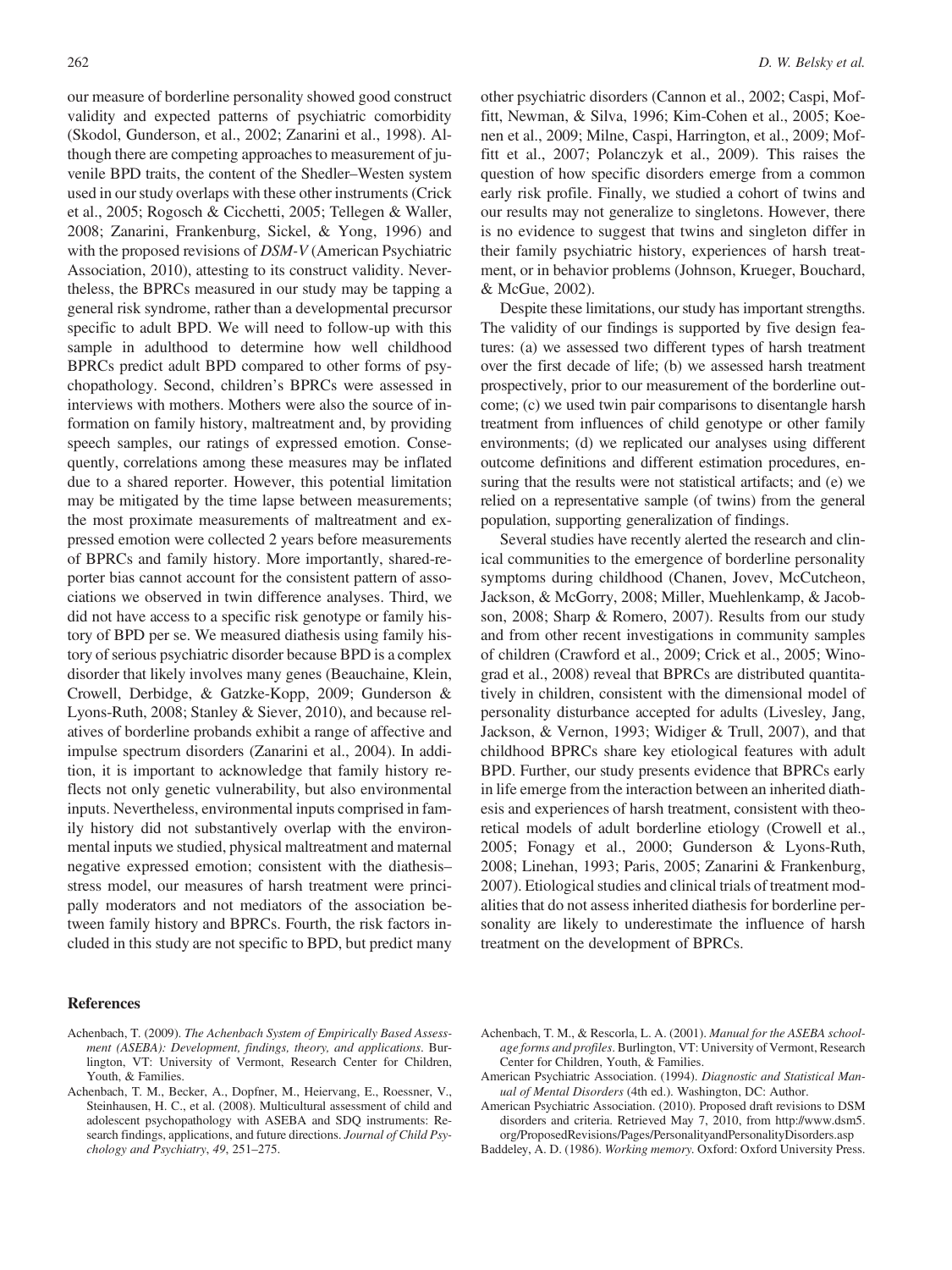- Bateman, A., & Fonagy, P. (2008). Eight-year follow-up of patients treated for borderline personality disorder: Mentalization-based treatment versus treatment as usual. American Journal of Psychiatry, 165, 631–638.
- Bateman, A. W., Ryle, A., Fonagy, P., & Kerr, I. B. (2007). Psychotherapy for borderline personality disorder: Mentalization based therapy and cognitive analytic therapy compared. International Review of Psychiatry, 19, 51–62.
- Battle, C. L., Shea, M. T., Johnson, D. M., Yen, S., Zlotnick, C., Zanarini, M. C., et al. (2004). Childhood maltreatment associated with adult personality disorders: Findings from the collaborative longitudinal personality disorders study. Journal of Personality Disorders, 18, 193–211.
- Beauchaine, T. P., Klein, D. N., Crowell, S. E., Derbidge, C., & Gatzke-Kopp, L. (2009). Multifinality in the development of personality disorders: A Biology  $\times$  Sex  $\times$  Environment interaction model of antisocial and borderline traits. Development and Psychopathology, 21, 735–770.
- Bemporad, J. R., Smith, H. F., Hanson, G., & Cicchetti, D. (1982). Borderline syndromes in childhood: Criteria for diagnosis. American Journal of Psychiatry, 139, 596–602.
- Bender, D. S., Dolan, R. T., Skodol, A. E., Sanislow, C. A., Dyck, I. R., McGlashan, T. H., et al. (2001). Treatment utilization by patients with personality disorders. American Journal of Psychiatry, 158, 295–302.
- Berenbaum, M. C. (1989). What is synergy? Pharmacological Reviews, 41, 93–141.
- Bernstein, D. P., Cohen, P., Velez, C. N., Schwabstone, M., Siever, L. J., & Shinsato, L. (1993). Prevalence and stability of the DSM-III-R personality-disorders in a community-based survey of adolescents. American Journal of Psychiatry, 150, 1237–1243.
- Bornovalova, M. A., Hicks, B. M., Iacono, W. G., & McGue, M. (2009). Stability, change, and heritability of borderline personality disorder traits from adolescence to adulthood: A longitudinal twin study. Development and Psychopathology, 21, 1335–1353.
- Botto, L. D., & Khoury, M. J. (2001). Commentary: Facing the challenge of gene–environment interaction: The two-by-four table and beyond. American Journal of Epidemiology, 153, 1016–1020.
- Bradley, R., Jenei, J., & Westen, D. (2005). Etiology of borderline personality disorder: Disentangling the contributions of intercorrelated antecedents. Journal of Nervous and Mental Disease, 193, 24–31.
- Bradley, R., Zittel Conklin, C., & Westen, D. (2005). The borderline personality diagnosis in adolescents: Gender differences and subtypes. Journal of Child Psychology and Psychiatry, 46, 1006–1019.
- Campbell, F. A., Pungello, E., Miller-Johnson, S., Burchinal, M., & Ramey, C. T. (2001). The development of cognitive and academic abilities: Growth curves from an early childhood educational experiment. Developmental Psychology, 37, 231–242.
- Cannon, M., Caspi, A., Moffitt, T. E., Harrington, H., Taylor, A., Murray, R. M., et al. (2002). Evidence for early-childhood, pan-developmental impairment specific to schizophreniform disorder—Results from a longitudinal birth cohort. Archives of General Psychiatry, 59, 449–456.
- Carlson, E. A., Egeland, B., & Sroufe, L. A. (2009). A prospective investigation of the development of borderline personality symptoms. Development and Psychopathology, 21, 1311–1334.
- Caspi, A., Hariri, A. R., Holmes, A., Uher, R., & Moffitt, T. E. (2010). Genetic sensitivity to the environment: The case of the serotonin transporter gene and its implications for studying complex diseases and traits. American Journal of Psychiatry, 167, 509–527.
- Caspi, A., Henry, B., McGee, R. O., Moffitt, T. E., & Silva, P. A. (1995). Temperamental origins of child and adolescent behavior problems: From age 3 to age 15. Child Development, 66, 55–68.
- Caspi, A., Moffitt, T. E., Morgan, J., Rutter, M., Taylor, A., Arseneault, L., et al. (2004). Maternal expressed emotion predicts children's antisocial behavior problems: Using monozygotic-twin differences to identify environmental effects on behavioral development. Developmental Psychology, 40, 149–161.
- Caspi, A., Moffitt, T. E., Newman, D. L., & Silva, P. A. (1996). Behavioral observations at age 3 years predict adult psychiatric disorders—Longitudinal evidence from a birth cohort. Archives of General Psychiatry, 53, 1033–1039.
- Chabrol, H., Montovany, A., Chouicha, K., Callahan, S., & Mullet, E. (2001). Frequency of borderline personality disorder in a sample of French high school students. Canadian Journal of Psychiatry, 46, 847-849.
- Chabrol, H., Montovany, A., Duconge, E., Kallmeyer, A., Mullet, E., & Leichsenring, F. (2004). Factor structure of the Borderline Personality Inventory in adolescents. European Journal of Psychological Assessment, 20, 59–65.
- Chanen, A. M., Jovev, M., & Jackson, H. J. (2007). Adaptive functioning and psychiatric symptoms in adolescents with borderline personality disorder. Journal of Clinical Psychiatry, 68, 297–306.
- Chanen, A. M., Jovev, M., McCutcheon, L. K., Jackson, H. J., & McGorry, P. D. (2008). Borderline personality disorder in young people and the prospects for prevention and early intervention. Current Psychiatry Reviews, 4, 48–57.
- Chiesa, M., Fonagy, P., & Holmes, J. (2006). Six-year follow-up of three treatment programs to personality disorder. Journal of Personality Disorders, 20, 493–509.
- Coan, J. A. (2008). Toward a neuroscience of attachment. In J. Cassidy & P. R. Shaver (Eds.), Handbook of attachment theory and research (2nd ed., pp. 666–697). New York: Guilford Press.
- Crawford, T. N., Cohen, P. R., Chen, H. N. A., Anglin, D. M., & Ehrensaft, M. (2009). Early maternal separation and the trajectory of borderline personality disorder symptoms. Development and Psychopathology, 21, 1013–1030.
- Crick, N. R., Murray-Close, D., & Woods, K. (2005). Borderline personality features in childhood: A short-term longitudinal study. Development and Psychopathology, 17, 1051–1070.
- Crowell, S. E., Beauchaine, T. P., & Linehan, M. M. (2009). A biosocial developmental model of borderline personality: Elaborating and extending Linehan's theory. Psychological Bulletin, 135, 495–510.
- Crowell, S. E., Beauchaine, T. P., McCauley, E., Smith, C. J., Stevens, A. L., & Sylvers, P. (2005). Psychological, autonomic, and serotonergic correlates of parasuicide among adolescent girls. Development and Psychopathology, 17, 1105–1127.
- Distel, M. A., Trull, T. J., Derom, C. A., Thiery, E.W., Grimmer, M. A., Martin, N. G., et al. (2008). Heritability of borderline personality disorder features is similar across three countries. Psychological Medicine, 38, 1219–1229.
- Dodge, K. A., Bates, J. E., & Pettit, G. S. (1990). Mechanisms in the cycle of violence. Science, 250, 1678–1683.
- Donelan-McCall, N., Eckenrode, J., & Olds, D. L. (2009). Home visiting for the prevention of child maltreatment: Lessons learned during the past 20 years. Pediatric Clinics of North America, 56, 389.
- Fonagy, P., & Bateman, A. (2008). The development of borderline personality disorder—A mentalizing model. Journal of Personality Disorders, 22, 4–21.
- Fonagy, P., & Luyten, P. (2009). A developmental, mentalization-based approach to the understanding and treatment of borderline personality disorder. Development and Psychopathology, 21, 1355–1381.
- Fonagy, P., Target, M., & Gergely, G. (2000). Attachment and borderline personality disorder—A theory and some evidence. Psychiatric Clinics of North America, 23, 103.
- Fox, N. A., & Hane, A. A. (2008). Studying the biology of human attachment. In J. Cassidy & P. R. Shaver (Eds.), Handbook of attachment theory and research (2nd ed., pp. 666–697). New York: Guilford Press.
- Gerstadt, C. L., Hong, Y. J., & Diamond, A. (1994). The relationship between cognitition and action: perfornance of children 3 1/2–7 years old on a Stroop-like day-night test. Cognition, 53, 129–153.
- Gottlieb, G., & Blair, C. (2004). How early experience matters in intellectual development in the case of poverty. Prevention Science, 5, 245–252.
- Grant, B. F., Chou, S. P., Goldstein, R. B., Huang, B., Stinson, F. S., Saha, T. D., et al. (2008). Prevalence, correlates, disability, and comorbidity of DSM-IV borderline personality disorder: Results from the Wave 2 National Epidemiologic Survey on Alcohol and Related Conditions. Journal of Clinical Psychiatry, 69, 533–545.
- Gratz, K. L., Tull, M. T., Reynolds, E. K., Bagge, C. L., Latzman, R. D., Daughters, S. B., et al. (2009). Extending extant models of the pathogenesis of borderline personality disorder to childhood borderline personality symptoms: The roles of affective dysfunction, disinhibition, and selfand emotion-regulation deficits. Development and Psychopathology, 21, 1263–1291.
- Grodzinsky, G. M., & Diamond, R. (1992). Frontal lobe functioning in boys with attention-deficit hyperactivity disorder. Developmental Neuropsychology, 8, 427–445.
- Gunderson, J. G. (2009). Borderline personality disorder: Ontogeny of a diagnosis. American Journal of Psychiatry, 166, 530–539.
- Gunderson, J. G., & Lyons-Ruth, K. (2008). BPD's interpersonal hypersensitivity phenotype: A gene–environment–developmental model. Journal of Personality Disorders, 22, 22–41.
- Guzder, J., Paris, J., Zelkowitz, P., & Feldman, R. (1999). Psychological risk factors for borderline pathology in school-age children. Journal of the American Academy of Child & Adolescent Psychiatry, 38, 206–212.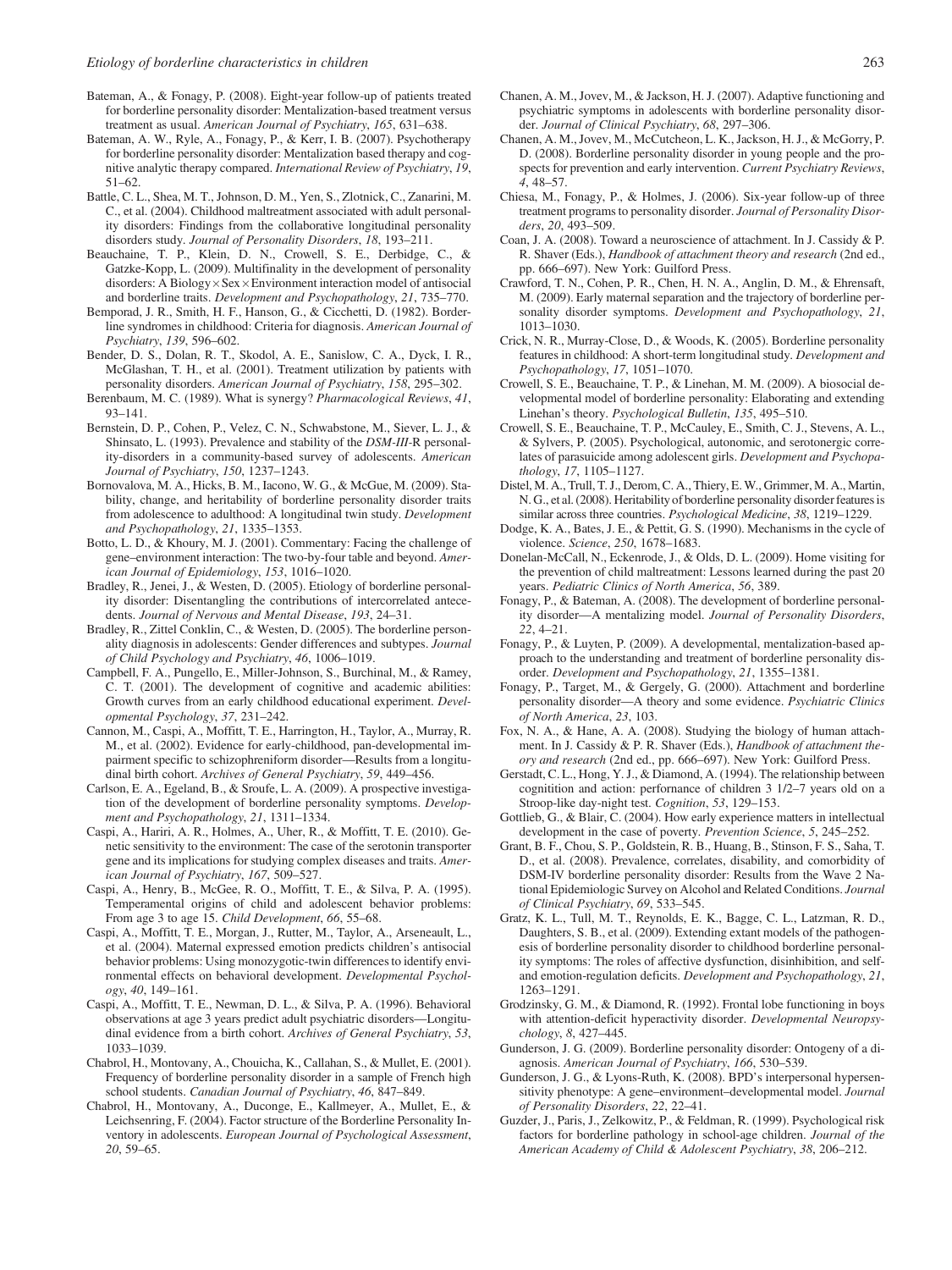- Guzder, J., Paris, J., Zelkowitz, P., & Marchessault, K. (1996). Risk factors for borderline pathology in children. Journal of the American Academy of Child & Adolescent Psychiatry, 35, 26–33.
- Hughes, C., Adlam, A., Happe, F., Jackson, J., Taylor, A., & Caspi, A. (2000). Good test–retest reliability for standard and advanced false-belief tasks across a wide range of abilities. Journal of Child Psychology and Psychiatry and Allied Disciplines, 41, 483–490.
- Hughes, C., Jaffee, S. R., Happe, F., Taylor, A., Caspi, A., & Moffitt, T. E. (2005). Origins of individual differences in theory of mind: From nature to nurture? Child Development, 76, 356–370.
- Johnson, J. G., Cohen, P., Chen, H. N., Kasen, S., & Brook, J. S. (2006). Parenting behaviors associated with risk for offspring personality disorder during adulthood. Archives of General Psychiatry, 63, 579–587.
- Johnson, J. G., Cohen, P., Kasen, S., Skodol, A. E., Hamagami, F., & Brook, J. S. (2000). Age-related change in personality disorder trait levels between early adolescence and adulthood: A community-based longitudinal investigation. Acta Psychiatrica Scandinavica, 102, 265–275.
- Johnson, W., Krueger, R. F., Bouchard, T. J., & McGue, M. (2002). The personalities of twins: Just ordinary folks. Twin Research, 5, 125–131.
- Joyce, P. R., McHugh, P. C., McKenzie, J. M., Sullivan, P. F., Mulder, R. T., Luty, S. E., et al. (2006). A dopamine transporter polymorphism is a risk factor for borderline personality disorder in depressed patients. Psychological Medicine, 36, 807–813.
- Judd, P. H. (2005). Neurocognitive impairment as a moderator in the development of borderline personality disorder. Development and Psychopathology, 17, 1173–1196.
- Kendler, K. S., Aggen, S. H., Czajkowski, N., Roysamb, E., Tambs, K., Torgersen, S., et al. (2008). The structure of genetic and environmental risk factors for DSM-IV personality disorders: A multivariate twin study. Archives of General Psychiatry, 65, 1438–1446.
- Kim-Cohen, J., Arseneault, L., Caspi, A., Tomas, M. P., Taylor, A., & Moffitt, T. E. (2005). Validity of DSM-IV conduct disorder in 4 1/2 5-yearold children: A longitudinal epidemiological study. American Journal of Psychiatry, 162, 1108–1117.
- Koenen, K. C., Moffitt, T. E., Roberts, A. L., Martin, L. T., Kubzansky, L., Harrington, H., et al. (2009). Childhood IQ and adult mental disorders: A test of the cognitive reserve hypothesis. American Journal of Psychiatry, 166, 50–57.
- Kovacs, M. (1985). The Children's Depression Inventory (CDI). Psychopharmacology Bulletin, 21, 995–998.
- Lenzenweger, M. F. (2008). Epidemiology of personality disorders. Psychiatric Clinics of North America, 31, 395–403, vi.
- Lenzenweger, M. F., Lane, M. C., Loranger, A. W., & Kessler, R. C. (2007). DSM-IV personality disorders in the National Comorbidity Survey Replication. Biological Psychiatry, 62, 553–564.
- Lewinsohn, P. M., Rohde, P., & Seeley, J. R. (1993). Psychosocial characteristics of adolescents with a history of suicide attempt. Journal of the American Academy of Child & Adolescent Psychiatry, 32, 60–68.
- Lewinsohn, P. M., Rohde, P., Seeley, J. R., & Klein, D. N. (1997). Axis II psychopathology as a function of Axis I disorders in childhood and adolescence. Journal of the American Academy of Child & Adolescent Psychiatry, 36, 1752–1759.
- Lieb, K., Zanarini, M. C., Schmahl, C., Linehan, M. M., & Bohus, M. (2004). Borderline personality disorder. Lancet, 364, 453–461.
- Linehan, M. M. (1993). Cognitive–behavioral treatment for borderline personality disorder. New York: Guilford Press.
- Linehan, M. M., Armstrong, H. E., Suarez, A., Allmon, D., & Heard, H. L. (1991). Cognitive–behavioral treatment of chronically parasuicidal borderline patients. Archives of General Psychiatry, 48, 1060–1064.
- Linehan, M. M., Comtois, K. A., Murray, A. M., Brown, M. Z., Gallop, R. J., Heard, H. L., et al. (2006). Two-year randomized controlled trial and follow-up of dialectical behavior therapy vs therapy by experts for suicidal behaviors and borderline personality disorder. Archives of General Psychiatry, 63, 757–766.
- Linehan, M. M., Dimeff, L. A., Reynolds, S. K., Comtois, K. A., Welch, S. S., Heagerty, P., et al. (2002). Dialectical behavior therapy versus comprehensive validation therapy plus 12-step for the treatment of opioid dependent women meeting criteria for borderline personality disorder. Drug and Alcohol Dependence, 67, 13–26.
- Livesley, W. J., Jang, K. L., Jackson, D. N., & Vernon, P. A. (1993). Genetic and environmental contributions to dimensions of borderline personality disorder. American Journal of Psychiatry, 150, 1826–1831.
- Lyons-Ruth, K., Holmesa, B. M., Sasvari-Szekely, M., Ronai, Z., Nemoda, Z., & Pauls, D. (2007). Serotonin transporter polymorphism and border-

line or antisocial traits among low-income young adults. Psychiatric Genetics, 17, 339–343.

- Macfie, J., & Swan, S. A. (2009). Representations of the caregiver–child relationship and of the self, and emotion regulation in the narratives of young children whose mothers have borderline personality disorder. Development and Psychopathology, 21, 993–1011.
- Madsen, M., & Osler, M. (2009). Commentary: Strengths and limitations of the discordant twin-pair design in social epidemiology. Where do we go from here? International Journal of Epidemiology, 38, 1322–1323.
- March, J. S., Parker, J. D. A., Sullivan, K., Stallings, P., & Conners, C. K. (1997). The multidimensional anxiety scale for children (MASC): Factor structure, reliability, and validity. Journal of the American Academy of Child & Adolescent Psychiatry, 36, 554–565.
- McGue, M. (1992). When assessing twin concordance, use the probandwise not the pairwise rate. Schizophrenia Bulletin, 18, 171–176.
- Miller, A. L., Muehlenkamp, J. J., & Jacobson, C. M. (2008). Fact or fiction: Diagnosing borderline personality disorder in adolescents. Clinical Psychology Review, 28, 969–981.
- Milne, B. J., Caspi, A., Crump, R., Poulton, R., Rutter, M., Sears, M. R., et al. (2009). The validity of the family history screen for assessing family history of mental disorders. American Journal of Medical Genetics Part B: Neuropsychiatric Genetics, 150B, 41–49.
- Milne, B. J., Caspi, A., Harrington, H., Poulton, R., Rutter, M., & Moffitt, T. E. (2009). Predictive value of family history on severity of illness the case for depression, anxiety, alcohol dependence, and drug dependence. Archives of General Psychiatry, 66, 738–747.
- Milne, B. J., Moffitt, T. E., Crump, R., Poulton, R., Rutter, M., Sears, M. R., et al. (2008). How should we construct psychiatric family history scores? A comparison of alternative approaches from the Dunedin Family Health History Study. Psychological Medicine, 38, 1793–1802.
- Moffitt, T. E., Caspi, A., Harrington, H., Milne, B. J., Melchior, M., Goldberg, D., et al. (2007). Generalized anxiety disorder and depression: Childhood risk factors in a birth cohort followed to age 32. Psychological Medicine, 37, 441–452.
- Moffitt, T. E., & E-Risk Team. (2002). Teen-aged mothers in contemporary Britain. Journal of Child Psychology and Psychiatry, 43, 727–742.
- Muthén, L. K., & Muthén, B. O. (1998–2009). MPlus user's guide (5th ed.). Los Angeles: Author.
- Nemoda, Z., Lyons-Ruth, K., Szekely, A., Bertha, E., Faludi, G., & Sasvari-Szekely, M. (2010). Association between dopaminergic polymorphisms and borderline personality traits among at-risk young adults and psychiatric inpatients. Behavioral and Brain Functions, 6, 11.
- Nemoda, Z., Ronai, Z., Sasvari-Szekely, M., Pauls, D., Holmes, B. M., & Lyons-Ruth, K. (2005). Serotonin transporter polymorphism associated with borderline and antisocial features. Unpublished manuscript.
- Olds, D. L., Sadler, L., & Kitzman, H. (2007). Programs for parents of infants and toddlers: Recent evidence from randomized trials. Journal of Child Psychology and Psychiatry, 48, 355–391.
- Paris, J. (2005). The development of impulsivity and suicidality in borderline personality disorder. Development and Psychopathology, 17, 1091–1104.
- Paris, J., Zelkowitz, P., Guzder, J., Joseph, S., & Feldman, R. (1999). Neuropsychological factors associated with borderline pathology in children. Journal of the American Academy of Child & Adolescent Psychiatry, 38, 770–774.
- Polanczyk, G., Caspi, A., Williams, B., Price, T. S., Danese, A., Sugden, K., et al. (2009). Protective effect of CRHR1 gene variants on the development of adult depression following childhood maltreatment replication and extension. Archives of General Psychiatry, 66, 978–985.
- Preacher, K. J., & Hayes, A. F. (2008). Asymptotic and resampling strategies for assessing and comparing indirect effects in multiple mediator models. Behavioral Research Methods, 40, 879–891.
- Reich, D. B., & Zanarini, M. C. (2001). Developmental aspects of borderline personality disorder. Harvard Review of Psychiatry, 9, 294–301.
- Rogosch, F. A., & Cicchetti, D. (2005). Child maltreatment, attention networks, and potential precursors to borderline personality disorder. Development and Psychopathology, 17, 1071–1089.
- Rothman, K. J., Greenland, S., & Walker, A. M. (1980). Concepts of interaction. American Journal of Epidemiology, 112, 467–470.
- Sanislow, C. A., Little, T. D., Ansell, E. B., Grilo, C. M., Daversa, M., Markowitz, J. C., et al. (2009). Ten-year stability and latent structure of the DSM-IV schizotypal, borderline, avoidant, and obsessive–compulsive personality disorders. Journal of Abnormal Psychology, 118, 507–519.
- Sattler, J. M. (1992). Assessment of children: WIOSC-III and WPPSI-R supplement. Unpublished manuscript.